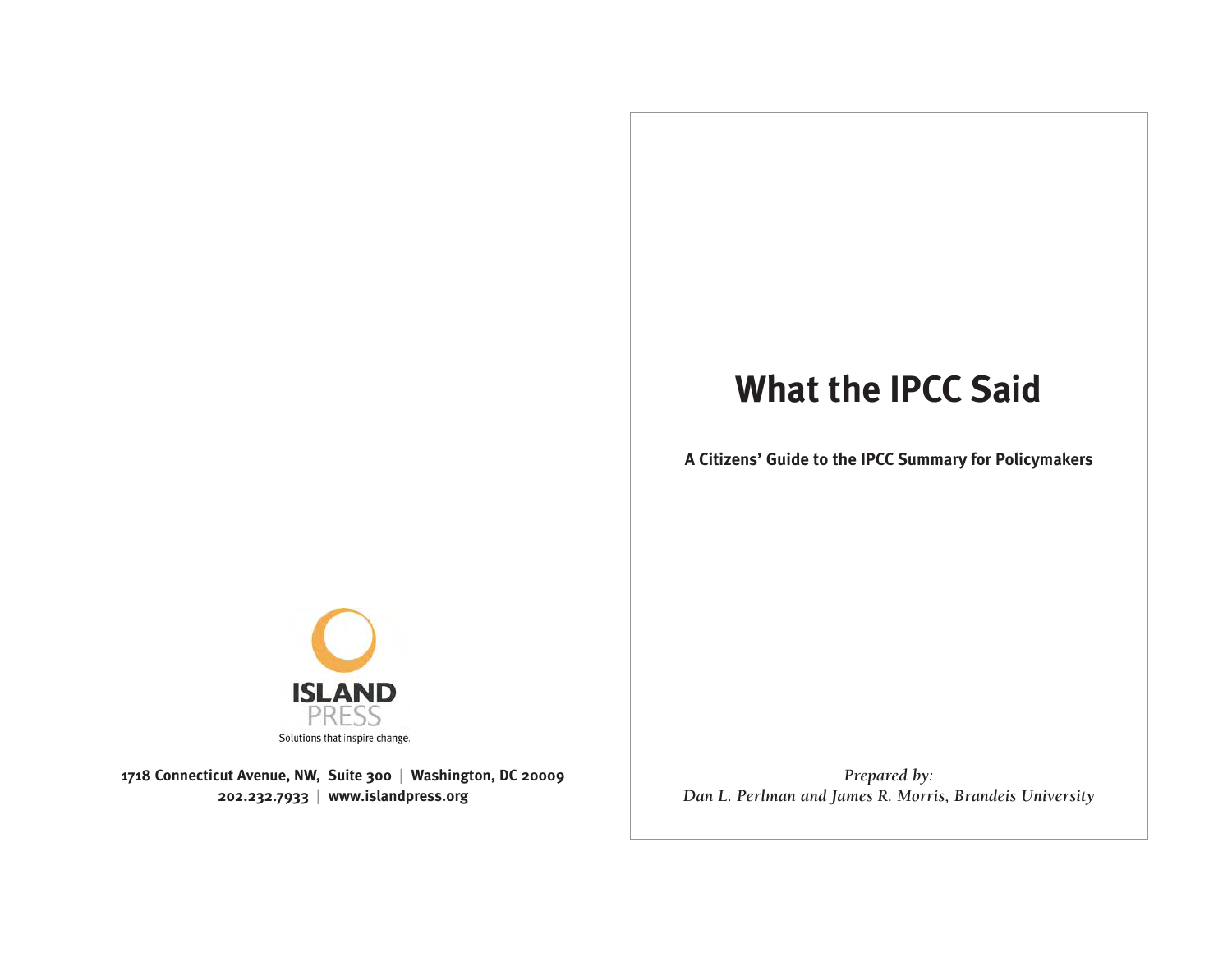$R_{\rm{ight\,now, over 10,000}}$  representatives from more than 180 countries are gathering in Bali, Indonesia, to debate the future of the Earth's climate, under the auspices of the United Nations Framework Convention on Climate Change.

This meeting represents an important opportunity: The world's attention is focused on climate change as never before. Al Gore and the Intergovernmental Panel on Climate Change (IPCC) have been jointly awarded a Nobel Prize for their work to raise public awareness of global warming. Even skeptics have now conceded that global warming is a major concern.

Perhaps just as importantly, in the past year the IPCC released a new global consensus statement called *Climate Change 2007.* This consensus establishes without doubt that global warming is being caused by humans, and that its magnitude and impacts are greater than we thought just a few years ago.

The IPCC recently released a short summary of that report. That summary, prepared for policymakers, is a challenging read for all but specialists. Yet the information it contains is far too important to be understood by only a select few. In the interests of disseminating the IPCC's crucial findings as widely as possible, we have prepared a "plain English" version of the "Summary for Policymakers" of *Climate Change 2007: Synthesis Report.* We ask that you read it and share it widely.

#### **Notes on the Text**

Our version of the Summary for Policy Makers draws heavily on the IPCC report's organization and text. In places where we felt the phrasing could be made more accessible to nonspecialists, we revised the text. In order to stay as close to the meaning of the IPCC summary as possible, we tried to use a light touch and left much of the original text intact. To help the reader see how the original phrasing has been used and changed, we present the corresponding statements from the IPCC beside our version.

In the interests of scientific accuracy, the IPCC presents "best estimates" for its numerical projections along with uncertainty intervals. To help policymakers readily absorb the key understandings presented here, we have removed the uncertainty intervals, which can be seen in the corresponding original IPCC text.

#### **Paragraph Numbering**

To enable comparisons between our text and the original IPCC Summary for Policymakers, we numbered each paragraph in each major section of the Summary. For example, 2.05 is the fifth paragraph of the second section.

#### **Note on Captions**

The IPCC graphics and tables are especially rich, but some may be too complex for many nonspecialists. We have highlighted a few and have prepared our own captions for those; the complete graphics and original tables are found in the IPCC summary.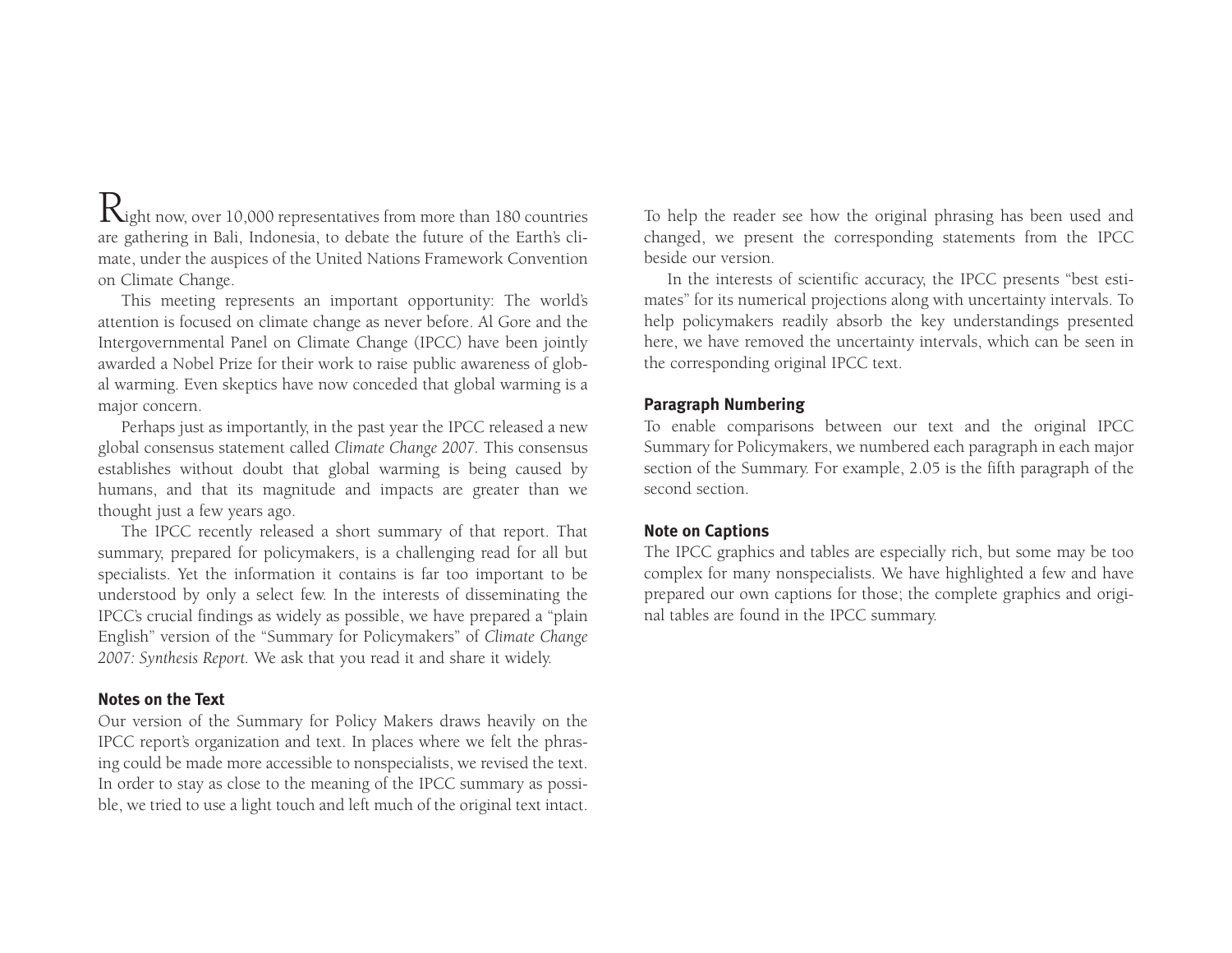#### **Treatment of Uncertainty**

Throughout the summary, the IPCC uses a consistent set of terms to describe how certain we can be about a particular finding, how high the level of agreement on a particular point, or how likely a future scenario. Here is the IPCC text explaining those terms:

The IPCC uncertainty guidance note<sup>1</sup> defines a framework for the treatment of uncertainties across all Working Groups (WGs) and in this Synthesis Report. This framework is broad because the WGs assess material from different disciplines and cover a diversity of approaches to the treatment of uncertainty drawn from the literature. The nature of data, indicators and analyses used in the natural sciences is generally different from that used in assessing technology development or the social sciences. WG I focuses on the former, WG III on the latter, and WG II covers aspects of both.

Three different approaches are used to describe uncertainties each with a distinct form of language. Choices among and within these three approaches depend both on the nature of the information available and the authors' expert judgment of the correctness and completeness of current scientific understanding.

Where uncertainty is assessed qualitatively, it is characterised by providing a relative sense of the amount and quality of evidence (that is, information from theory, observations or models indicating whether a belief or proposition is true or valid) and the degree of agreement (that is, the level of concurrence in the literature on a particular finding). This approach is used by WG III through a series of self-explanatory terms such as: *high agreement, much evidence; high agreement, medium evidence; medium agreement, medium evidence; etc.* 

Where uncertainty is assessed more quantitatively using expert judgement of the correctness of underlying data, models or analyses, then the following scale of confidence levels is used to express the assessed chance of a finding being correct: *very high confidence* at least 9 out of 10; *high confidence* about 8 out of 10; *medium confidence* about 5 out of 10; *low confidence* about 2 out of 10; and *very low confidence* less than 1 out of 10.

Where uncertainty in specific outcomes is assessed using expert judgment and statistical analysis of a body of evidence (e.g. observations or model results), then the following likelihood ranges are used to express the assessed probability of occurrence: *virtually certain* >99%; *extremely likely* >95%; *very likely* >90%; *likely* >66%; *more likely than not* > 50%; *about as likely as not* 33% to 66%; *unlikely* <33%; *very unlikely* <10%; *extremely unlikely* <5%; *exceptionally unlikely* <1%.

WG II has used a combination of confidence and likelihoodassessments and WG I has predominantly used likelihood assessments.

The Synthesis Report follows the uncertainty assessment of the underlying WGs. Where synthesised findings are based on information from more than one WG, the description of uncertainty used is consistent with that for the components drawn from the respective WG reports.

Unless otherwise stated, numerical ranges given in square brackets in this report indicate 90% uncertainty intervals (i.e. there is an estimated 5% likelihood that the value could be above the range given in square brackets and 5% likelihood that the value could be below that range). Uncertainty intervals are not necessarily symmetric around the best estimate.

1 See http://www.ipcc.ch/pdf/assessment-report/ar4/syr/ar4\_syr\_intro duction.pdf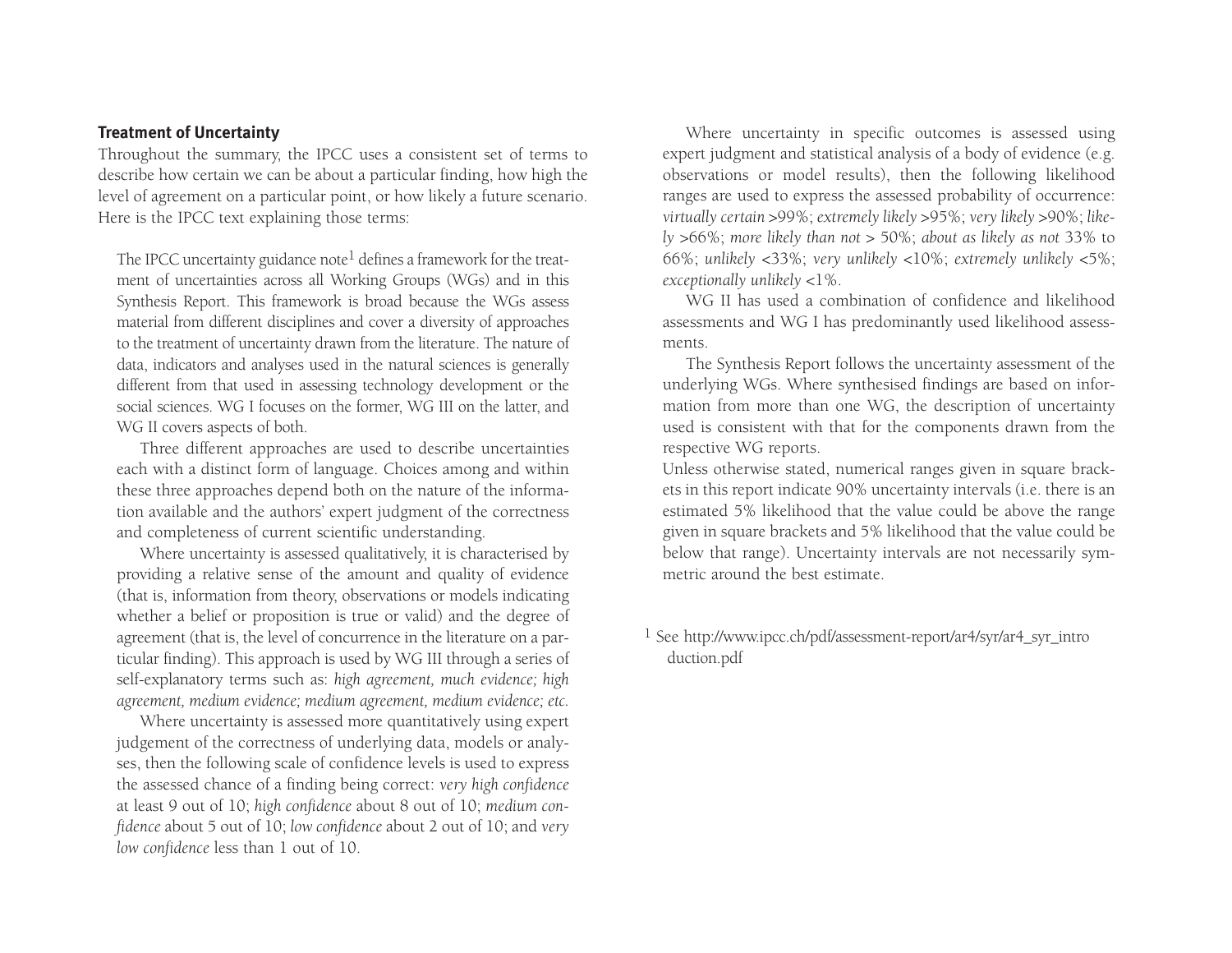### **1. Observed changes in climate and their effects**

- **1.01 Warming of the climate system is unequivocal, as is now evident from observations of increases in global average air and ocean temperatures, widespread melting of snow and ice, and rising global average sea level (Figure SPM.1). {1.1}**
- 1.02 Eleven of the last twelve years (1995-2006) rank among the twelve warmest years in the instrumental record of global surface temperature (since 1850). The 100-year linear trend (1906-2005) of 0.74 [0.56 to 0.92]<sub>i</sub>C <sup>1</sup> is larger than the corresponding trend of 0.6 [0.4] to 0.8]\_C (1901-2000) given in the Third Assessment Report (TAR) (Figure SPM.1). The temperature increase is widespread over the globe, and is greater at higher northern latitudes. Land regions have warmed faster than the oceans (Figures SPM.2, SPM.4). {1.1, 1.2}

**1**

# **Observed Changes in Climate and Their Effects**

➢ **Warming of the climate system is unequivocal, and greater than found in the 3rd IPCC Assessment Report in 2001.**

➢ **Many natural systems are being affected by regional climate changes, particularly temperature increases. These effects have been observed over most of the planet.**

➢ *Warming of the climate system is unequivocal. This is now evident from* 

- **observations of increases in global average air and ocean temperatures;**
- **widespread melting of snow and ice;**
- **rising global average sea level. (1.01)**

Eleven of the last twelve years rank among the twelve warmest years since 1850, when consistent records of global surface temperatures began to be kept. The temperature appears to have risen approximately 0.74˚C over the last 100 years, which is greater than the raise of approximately 0.6˚C reported in the 2001 IPCC Assessment. The temperature increase is widespread over the globe, and is greater at higher northern latitudes. Land regions have warmed faster than the oceans. (1.02)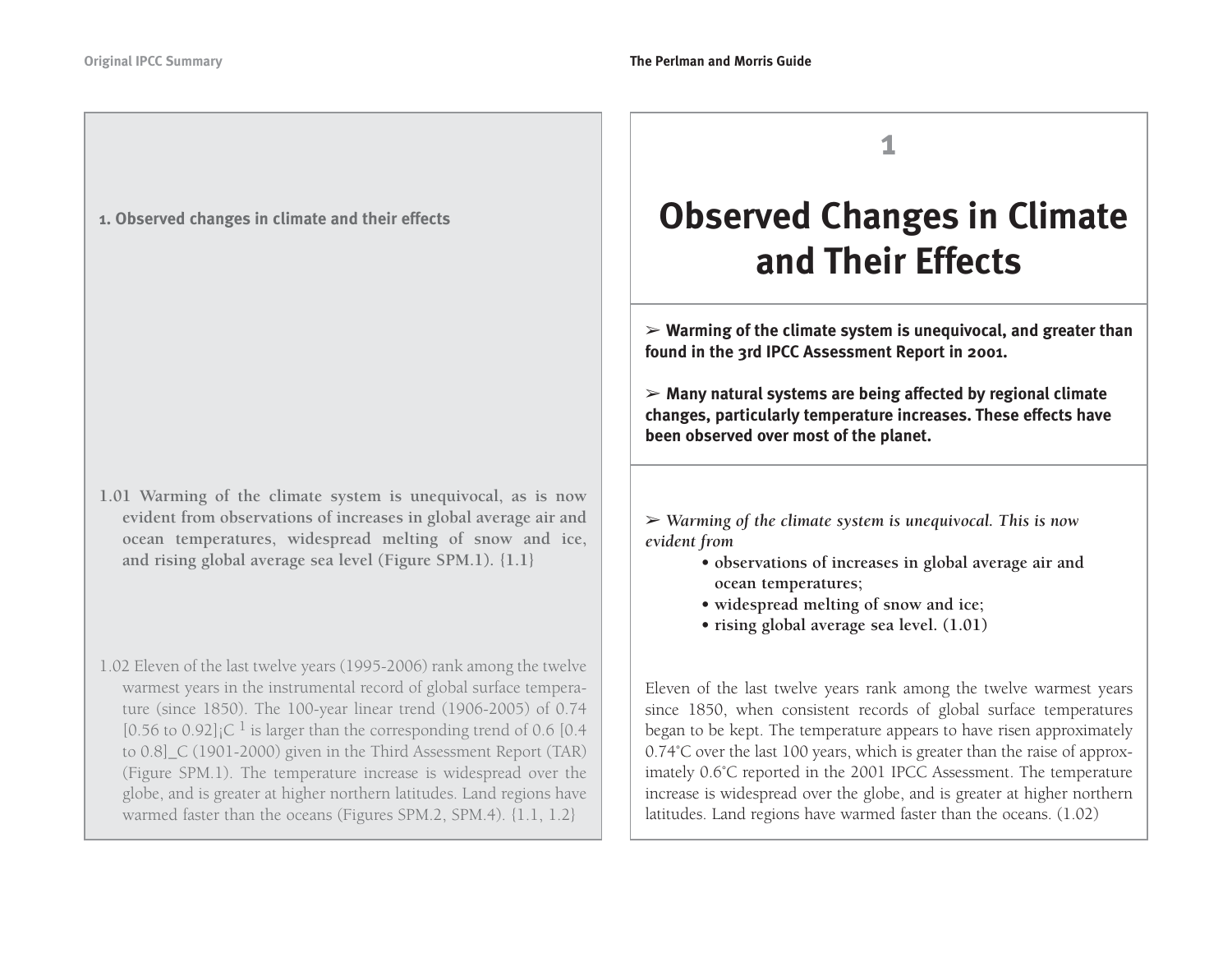- 1.08 Average Northern Hemisphere temperatures during the second half of the 20th century were *very likely* higher than during any other 50-year period in the last 500 years and *likely* the highest in at least the past 1300 years. {1.1}
- 1.06 It is *very likely* that over the past 50 years: cold days, cold nights and frosts have become less frequent over most land areas, and hot days and hot nights have become more frequent. It *is likely* that: heat waves have become more frequent over most land areas, the frequency of heavy precipitation events has increased over most areas, and since 1975 the incidence of extreme high sea level3 has increased worldwide. {1.1}
- 1.04 Observed decreases in snow and ice extent are also consistent withwarming (Figure SPM.1). Satellite data since 1978 show that annual average Arctic sea ice extent has shrunk by 2.7 [2.1 to 3.3]% per decade, with larger decreases in summer of 7.4 [5.0 to 9.8]% per decade. Mountain glaciers and snow cover on average have declined in both hemispheres. {1.1}
- 1.03 Rising sea level is consistent with warming (Figure SPM.1). Global average sea level has risen since 1961 at an average rate of 1.8 [1.3 to 2.3]mm/yr and since 1993 at 3.1 [2.4 to 3.8]mm/yr, with contributions from thermal expansion, melting glaciers and ice caps, and the polar ice sheets. Whether the faster rate for 1993 to 2003 reflects decadal variation or an increase in the longer-term trend is unclear. {1.1}
- 1.05 From 1900 to 2005, precipitation increased significantly in eastern parts of North and South America, northern Europe and northern and central Asia but declined in the Sahel, the Mediterranean, southern Africa and parts of southern Asia. Globally, the area affected by drought has *likely*<sup>2</sup> increased since the 1970s. {1.1}

Average Northern Hemisphere temperatures during the second half of the 20th century were very likely higher than during any other 50 year period in the last 500 years and likely the highest in at least the past 1300 years. (1.08)

Daily temperature patterns have also changed in the past 50 years. It is very likely that cold days, cold nights, and frosts occur less frequently in most land areas, while hot days and nights occur more frequently. It is likely that over most land areas heat waves have become more frequent and heavy rain and snowstorms occur more frequently. (1.06)

Snow and ice cover have shrunk around the globe, as would be expected due to warming. Satellite data since 1978 show that annual average Arctic sea ice extent has shrunk by approximately 2.7% per decade, with larger decreases in summer of approximately 7.4% per decade. (1.04)

Sea levels have also risen, which is expected with global warming. Global average sea level has risen approximately 3.1 mm per year since 1993 as a result of several factors, including meltwater from glaciers and polar ice sheets and the expansion of the oceans' water as it warms, known as thermal expansion. (1.03)

Over the last century, precipitation patterns have changed in different parts of the globe, with some regions becoming significantly wetter and others dryer. In particular, from 1900 to 2005, precipitation increased in eastern parts of North and South America, northern Europe, and northern and central Asia, but declined in the Sahel, the Mediterranean, southern Africa, and parts of southern Asia. Globally, it is likely that there has been an increase in areas affected by drought since the 1970s. (1.05)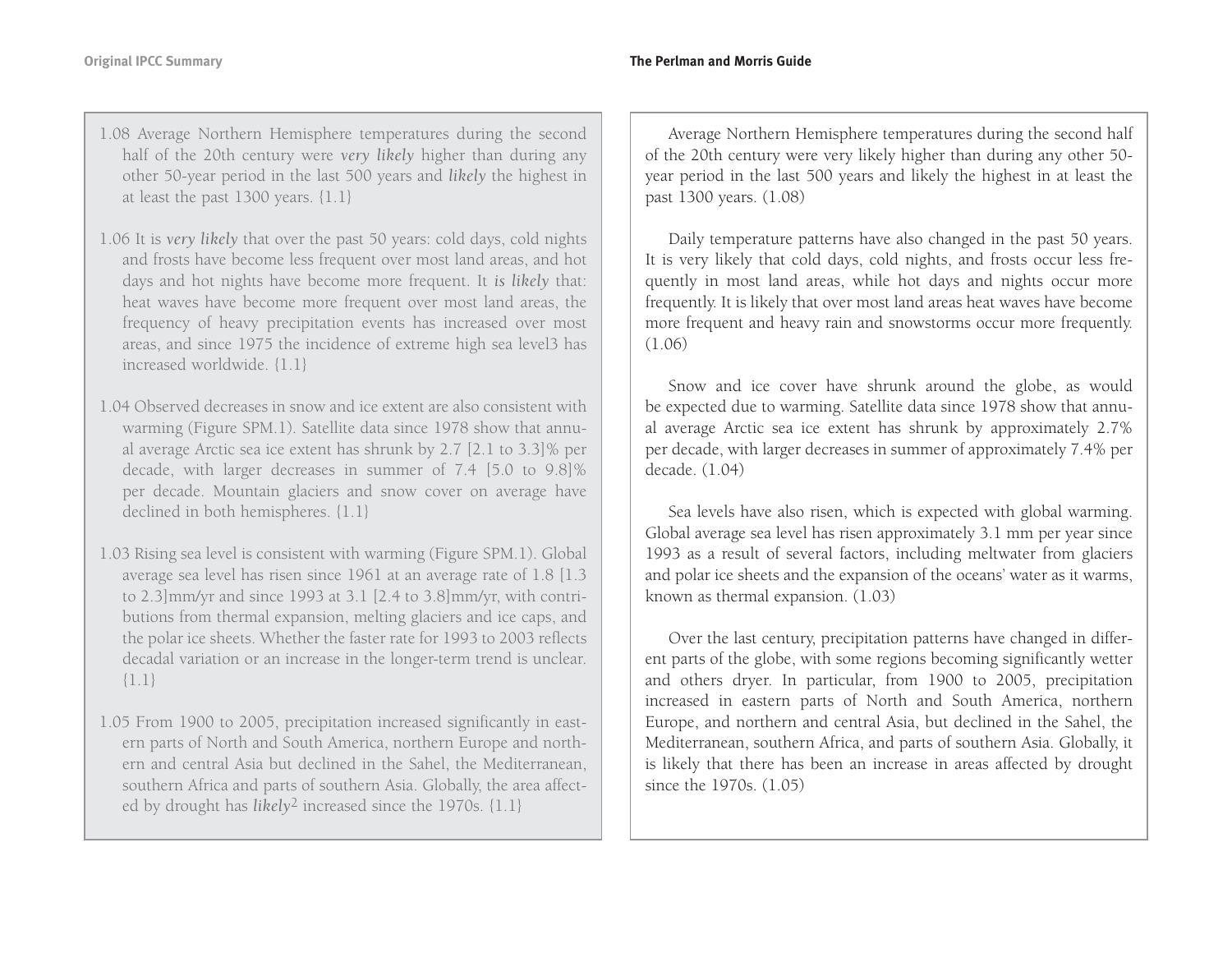- 1.07 There is observational evidence of an increase in intense tropical cyclone activity in the North Atlantic since about 1970, with limited evidence of increases elsewhere. There is no clear trend in theannual numbers of tropical cyclones. It is difficult to ascertain longer term trends in cyclone activity, particularly prior to 1970.
- **1.09 Observational evidence<sup>4</sup> from all continents and most oceansshows that many natural systems are being affected by regional climate changes, particularly temperature increases. {1.2}**
- 1.12 In terrestrial ecosystems, earlier timing of spring events and poleward and upward shifts in plant and animal ranges are with very *high confidence* linked to recent warming. In some marine and freshwater systems, shifts in ranges and changes in algal, plankton and fish abundance are with *high confidence* associated with rising water temperatures, as well as related changes in ice cover, salinity, oxygen levels and circulation. {1.2}
- 1.10 Changes in snow, ice and frozen ground have with *high confidence* increased the number and size of glacial lakes, increased ground instability in mountain and other permafrost regions, and led to changes in some Arctic and Antarctic ecosystems. {1.2}
- 1.11 There is *high confidence* that some hydrological systems have also been affected through increased runoff and earlier spring peak discharge in many glacier- and snow-fed rivers, and effects on thermal structure and water quality of warming rivers and lakes. {1.2}
- 1.13 Of the more than 29,000 observational data series, from 75 studies, that show significant change in many physical and biological systems, more than 89% are consistent with the direction of change expected as a response to warming (Figure SPM.2). However, there is a notable lack of geographic balance in data and literature on

Although there is some evidence that powerful hurricanes in the North Atlantic have become more frequent since 1970, this does not seem to be a global trend. Nor does the number of tropical cyclones and hurricanes show any clear pattern of increase. (1.07)

➢ *Many natural systems are being affected by regional climate changes, particularly temperature increases. These effects have been observed over most of the planet. (1.09)*

In terrestrial ecosystems, rising temperatures have led to earlier arrivals of spring and shifts in plant and animal ranges toward the poles and higher elevations (very high confidence). In marine and freshwater systems, shifts in ranges and changes in abundance of algae, plankton and fish are associated with rising water temperatures, as well as related changes in ice cover, salinity, oxygen levels and circulation (high confidence). (1.12)

There has been an increase in the number and size of glacial lakes, increased ground instability in permafrost regions, and changes in Arctic and Antarctic ecosystems. These changes are due to melting of snow, ice, and frozen ground (high confidence). In addition, there have been changes to the water quality and thermal structure of many glacier- and snow-fed rivers. These changes are the result of increased runoff and earlier spring melting (high confidence). (1.10, 1.11)

Of more than 29,000 data series from 75 studies that show significant changes in physical and biological systems, more than 89% show a response expected as a result of warming. More data, however, are needed from developing countries. (1.13)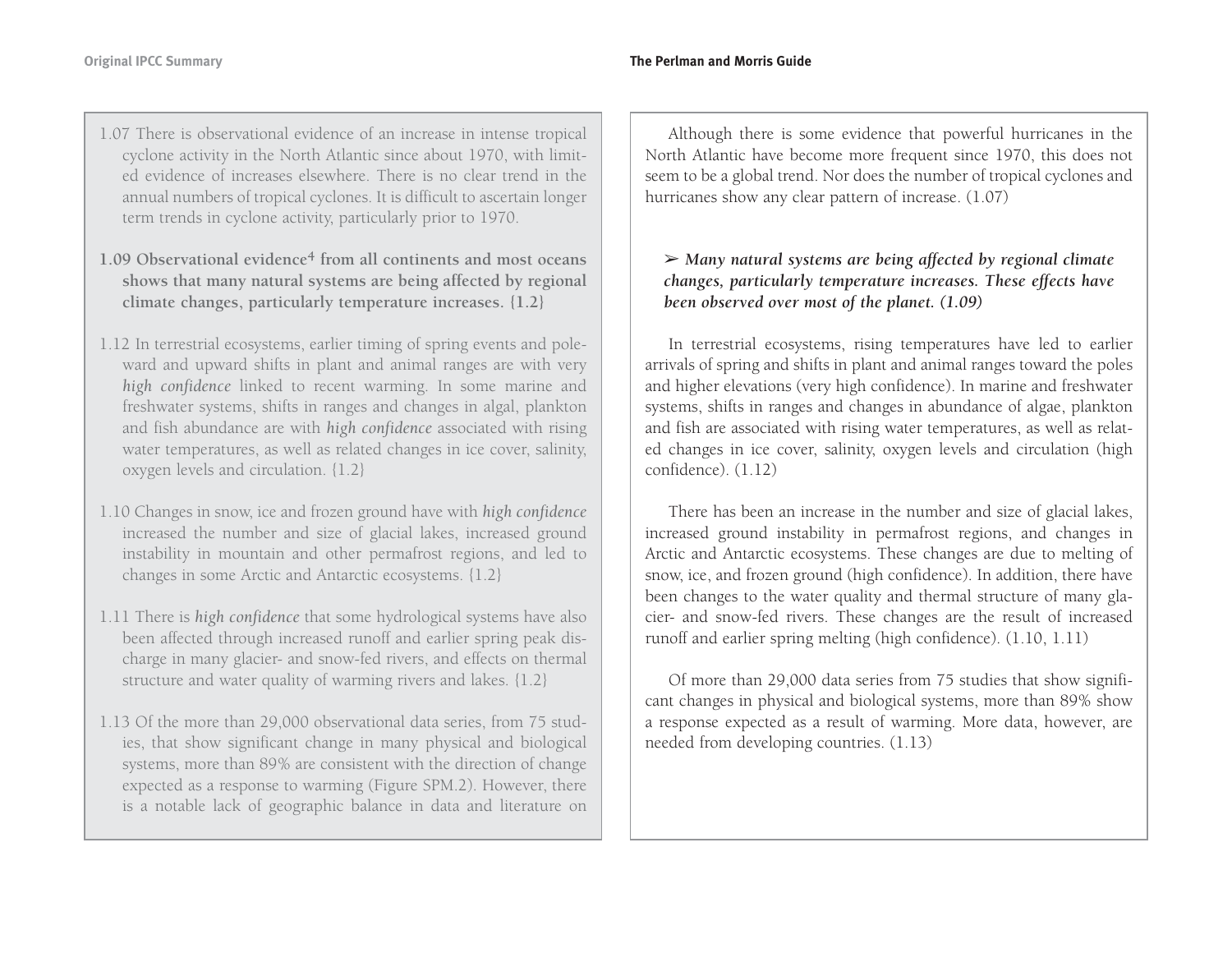observed changes, with marked scarcity in developing countries. {1.3}

- **1.14 There is** *medium confidence* **that other effects of regional climate change on natural and human environments are emerging, although many are difficult to discern due to adaptation and non-climatic drivers.**
- 1.15 They include effects of temperature increases on {1.2}
	- agricultural and forestry management at Northern Hemisphere higher latitudes, such as earlier spring planting of crops, and alterations in disturbance regimes of forests due to fires and pests
	- some aspects of human health, such as heat-related mortality in Europe, changes in infectious disease vectors in some areas, and allergenic pollen in Northern Hemisphere high and mid-latitudes
	- some human activities in the Arctic (e.g. hunting and travel over snow and ice) and in lower-elevation alpine areas (such as mountain sports).

Other effects of climate change on natural and human environments are emerging, although these are less certain. Increased temperatures have affected:

- agricultural and forestry management at Northern Hemisphere higher latitudes, resulting in such changes as earlier spring planting of crops and alterations in disturbance regimes of forests due to fires and pests;
- human health, in such forms as heat-related mortality in Europe, changes in infectious disease vectors, and allergenic pollen in Northern Hemisphere high and mid-latitudes;
- human activities in the Arctic, such as hunting and travel over snow and ice. (medium confidence). (1.14, 1.15)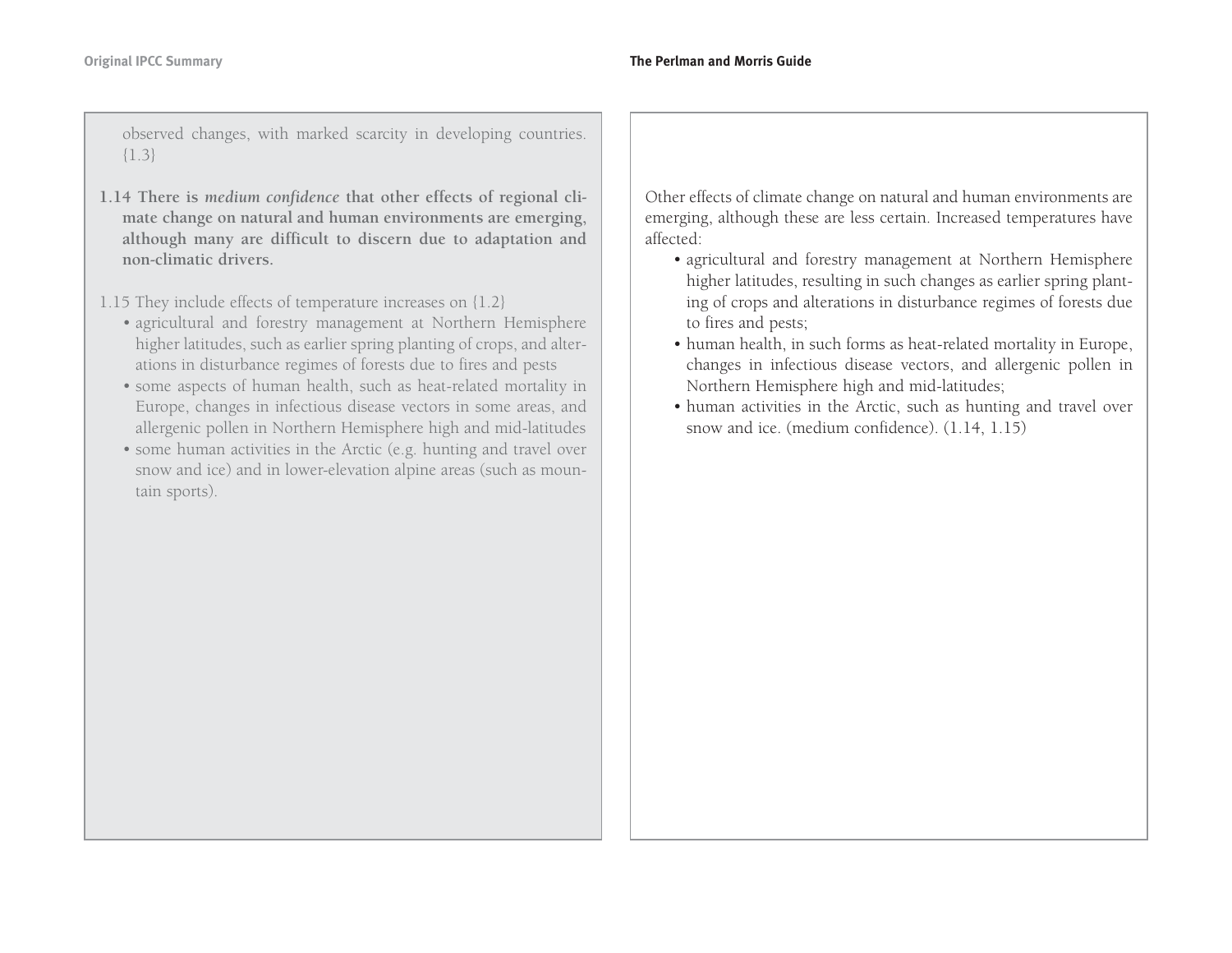### **2. Causes of change**

- 2.06 There is very high confidence that the net effect of human activities since 1750 has been one of warming. $6{2.2}$
- 2.02 Global GHG emissions due to human activities have grown since pre-industrial times, with an increase of 70% between 1970 and 2004 (Figure SPM.3).5 {2.1}
- 2.03 Carbon dioxide  $(CO<sub>2</sub>)$  is the most important anthropogenic GHG. Its annual emissions grew by about 80% between 1970 and 2004. The long-term trend of declining CO $_2$  emissions per unit of energy supplied reversed after 2000.{2.1}
- 2.04 Global atmospheric concentrations of CO<sub>2</sub>, methane (CH4) and **nitrous oxide (N2O) have increased markedly as a result of human activities since 1750 and now far exceed pre-industrial values determined from ice cores spanning many thousands of years. {2.2}**
- 2.05 Atmospheric concentrations of CO $_2$  (379ppm) and CH4 (1774  $\,$

## **2**

# **Causes of Climate Change**

**Human activities, in particular the burning of fossil fuels and changes in land use, have resulted in** 

- ➢ **Warming of the planet;**
- ➢ **Other changes in climate;**
- ➢ **Effects on natural ecosystems.**

➢ *Human activities since 1750 have resulted in warming of the planet (very high confidence). (2.06)*

Global greenhouse gas emissions due to human activities have grown since preindustrial times, and have increased 70% in just the period between 1970 and 2004. (2.02, 2.03)

These increased emissions have resulted in higher concentrations of greenhouse gases in the atmosphere. Global concentrations of greenhouse gases in the atmosphere have increased markedly as a result of human activities since 1750, and now far exceed preindustrial values, as determined from ice cores spanning many thousands of years. In 2005, the atmospheric concentrations of two key greenhouse gases, carbon dioxide and methane, exceeded by far the natural range over the last 650,000 years (2.04, 2.05)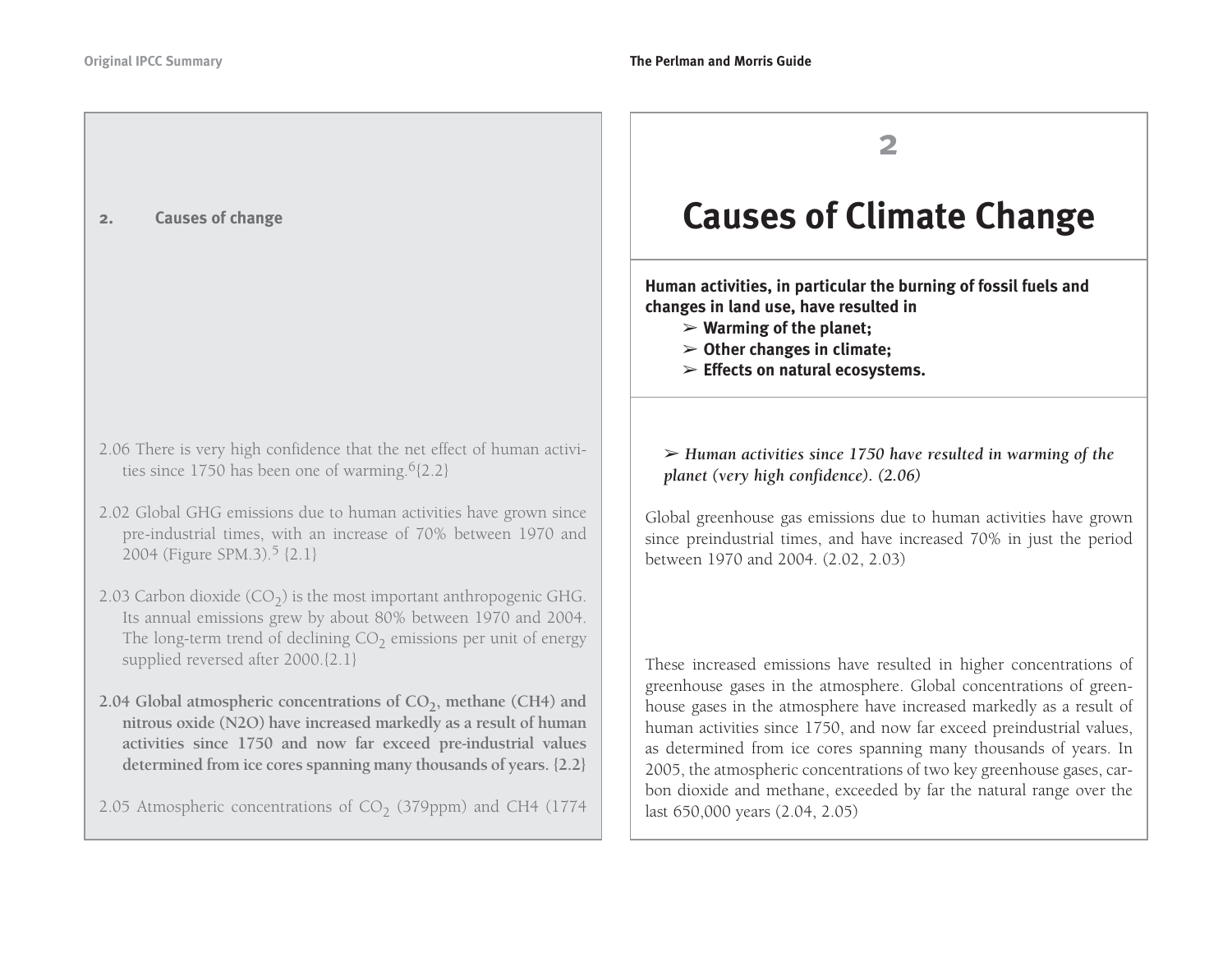ppb) in 2005 exceed by far the natural range over the last 650,000 years. Global increases in CO $_2$  concentrations are due primarily to fossil fuel use, with land-use change providing another significant but smaller contribution. It is very likely that the observed increase in CH4 concentration is predominantly due to agriculture and fossil fuel use. Methane growth rates have declined since the early 1990s, consistent with total emission (sum of anthropogenic and natural sources) being nearly constant during this period. The increase in N2O concentration is primarily due to agriculture. {2.2}

- 2.07 Most of the observed increase in globally-averaged temperatures since the mid-20th century is very likely due to the observed increase in anthropogenic GHG concentrations.<sup>7</sup> It is likely there has been significant anthropogenic warming over the past 50 years averaged over each continent (except Antarctica) (Figure SPM.4).  ${2.4}$
- 2.08 During the past 50 years, the sum of solar and volcanic forcings would likely have produced cooling. Observed patterns of warming and their changes are simulated only by models that include anthropogenic forcings. Difficulties remain in simulating and attributing observed temperature changes at smaller than continental scales.  ${2.4}$
- **2.09 Advances since the TAR show that discernible human influences extend beyond average temperature to other aspects of climate. {2.4}**

2.10 Human influences have: {2.4}

**•** very likely contributed to sea level rise during the latter half of the 20th century

Global increases in carbon dioxide concentrations are due primarily to the burning of fossil fuels, with land-use change providing another significant but smaller contribution. There has also been an increase in atmospheric methane concentration, which is very likely due to agriculture and fossil fuel use. The atmospheric concentration of nitrous oxide has also increased, primarily due to agriculture. (2.05)

The increase in the atmospheric concentration of greenhouse gases has very likely caused the observed increase in temperature over the last 50 years. Models that take into account effects of human activities, along with natural phenomena such as solar and volcanic activity, simulate observed patterns of warming. In contrast, models that exclude human activities indicate that this period would likely have been one of cooling instead. (2.07, 2.08)

➢ *Discernible human influences extend beyond warming to other aspects of climate. This is a notable finding since the last major IPCC report, issued in 2001. (2.09)* 

Human influences have

• very likely contributed to sea-level rise during the latter half of the 20th-century;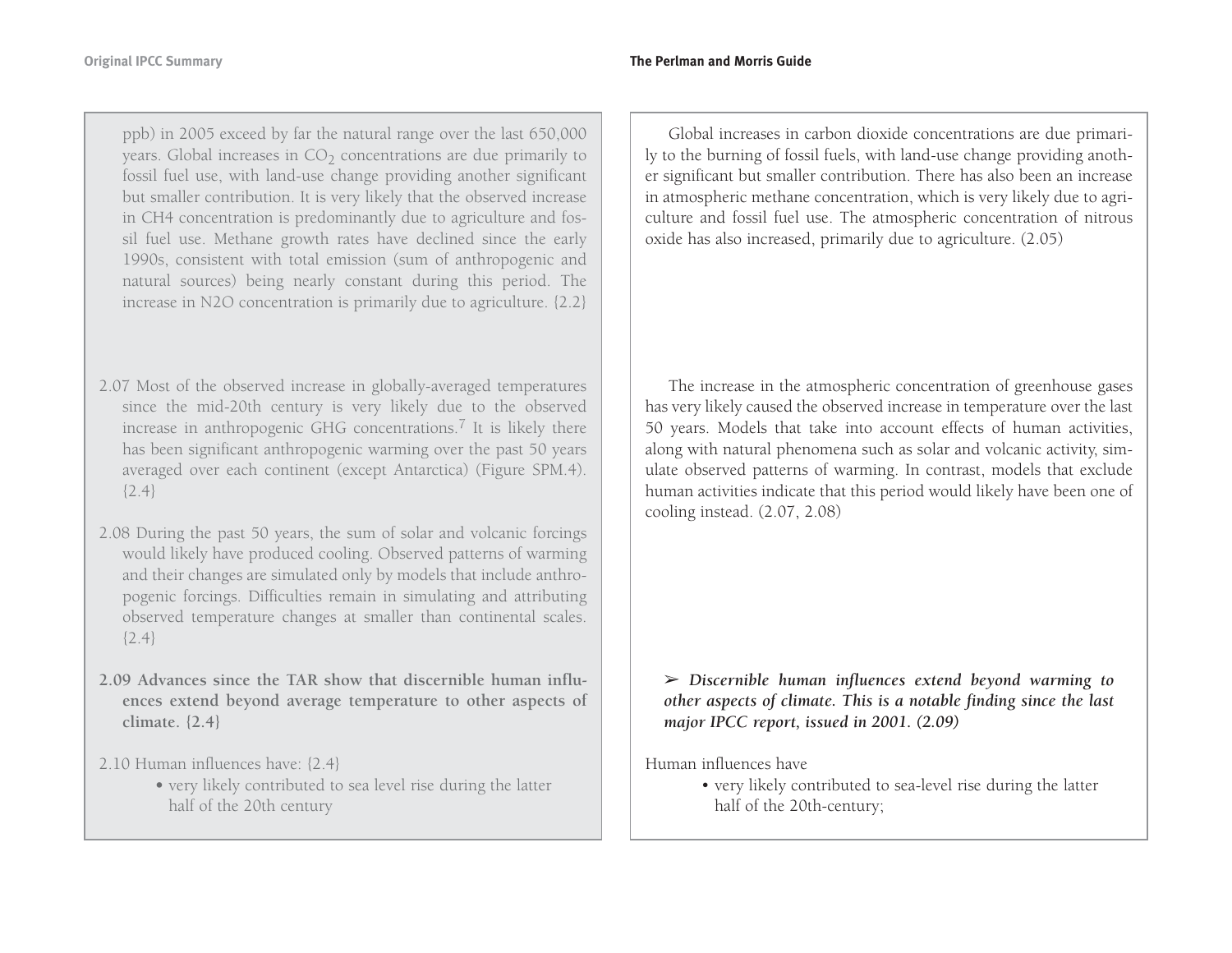- likely contributed to changes in wind patterns, affecting extra-tropical storm tracks and temperature patterns
- likely increased temperatures of extreme hot nights, cold nights and cold days
- more likely than not increased risk of heat waves, area affected by drought since the 1970s and frequency of heavy precipitation events.
- 2.11 Anthropogenic warming over the last three decades has likely had a discernible influence at the global scale on observed changes in many physical and biological systems. {2.4}
- 2.12 Spatial agreement between regions of significant warming across the globe and locations of significant observed changes in many systems consistent with warming is very unlikely to be due solely to natural variability. Several modelling studies have linked some specific responses in physical and biological systems to anthropogenic warming. {2.4}
- 2.13 More complete attribution of observed natural system responses to anthropogenic warming is currently prevented by the short time scales of many impact studies, greater natural climate variability at regional scales, contributions of non-climate factors and limited spatial coverage of studies. {2.4}
- $^5$  Includes only CO<sub>2</sub>, CH4, N2O, HFCs, PFCs and SF6 whose emissions are covered by the UNFCCC. These GHGs are weighted by their 100-year Global Warming Potentials, using values consistent with reporting under the UNFCCC.
- $^6$  Increases in GHGs tend to warm the surface while the net effect of increases in aerosols tends to cool it. The net effect due to humanactivities since the pre-industrial era is one of warming (+1.6 [+0.6
- likely contributed to changes in wind patterns;
- likely contributed to increased temperatures during extremely hot nights, cold nights, and cold days;
- more likely than not contributed to increased risk of heat waves, increased area affected by drought since the 1970s, and increased frequency of heavy precipitation. (2.10)

### ➢ *Warming of the planet due to human activities over the last three decades has likely had an effect on many natural systems. (2.11)*

Specific ecosystem responses have been linked to human-induced warming. Such changes are very unlikely due to natural variability. Future studies with longer time scales and larger geographic coverage will help us to more clearly discern the human impact. (2.12, 2.13)

### **Recommended Figures**

Figure SPM.3. This figure delivers three distinct messages:

- (a) Quantities of greenhouse gases emitted from anthropogenic sources from 1970 to 2004. In other words, this figure answers the question: How did the quantity of several important greenhouse gases change from 1970 to 2004? Since different gases have different heat-trapping capabilities, it makes sense to express the changes in terms of a single type of heat-trapping molecule, carbon dioxide. This graph shows gases expressed as  $GtCO<sub>2</sub>$ -eq, or gigatons of carbon dioxide equivalents (in terms of warming effects).
- (b) Quantities of greenhouse gases emitted in 2004, expressed as equivalents of the warming ability of carbon dioxide.
- (c) Contributions of different economic sectors to 2004 greenhouse gas emissions, expressed in carbon dioxide equivalents.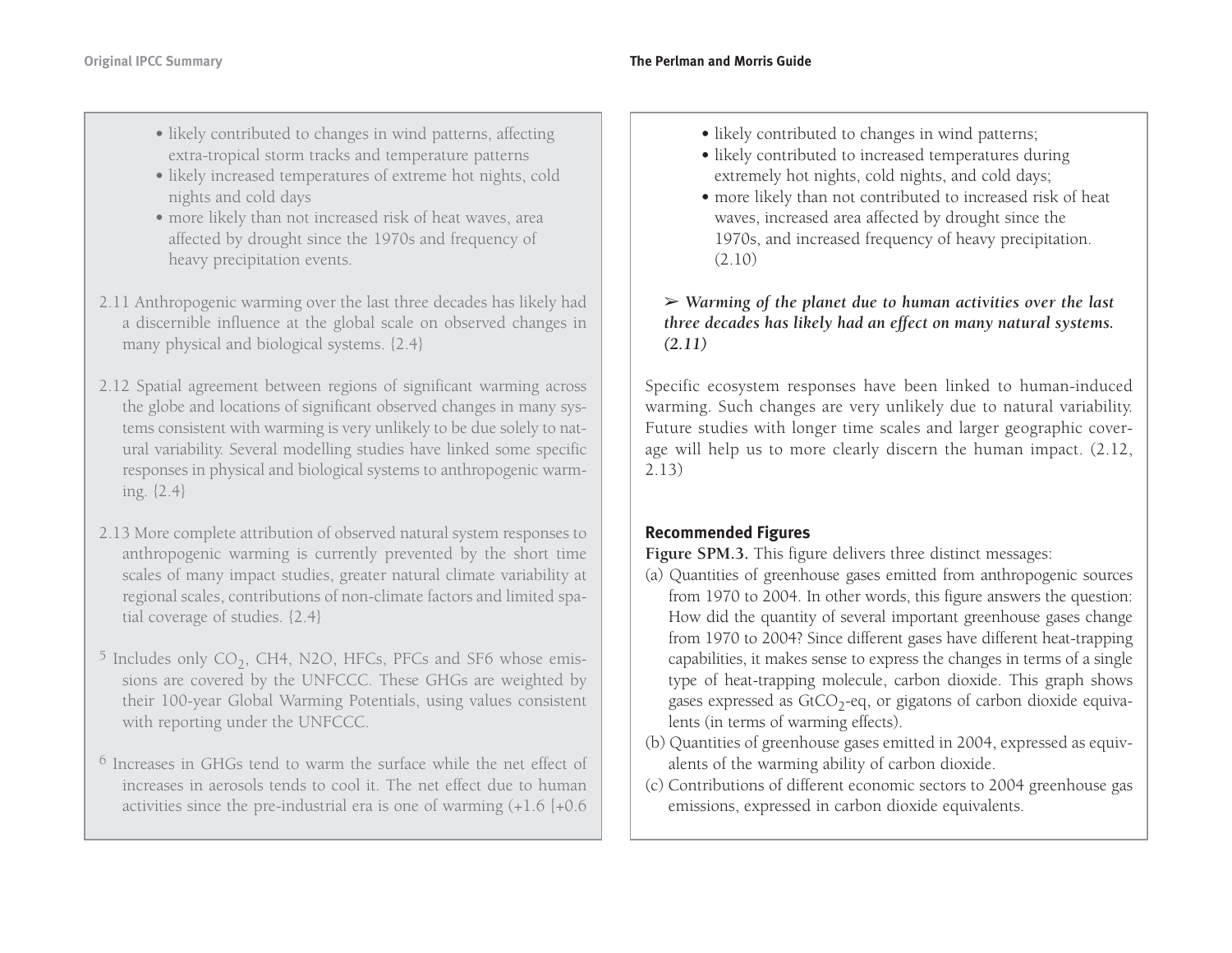to +2.4]W/m2). In comparison, changes in solar irradiance are estimated to have caused a small warming effect (+0.12 [+0.06 to  $+0.30$ ]W/m<sup>2</sup>).

<sup>7</sup> Consideration of remaining uncertainty is based on current methodologies.

**Figure SPM.4.** A comparison of different types of climate models with observed temperature trends. The figure shows:

- (1) temperatures that would be expected if there were no anthropogenic influences (the blue bands);
- (2) temperatures that would be expected with anthropogenic influences on climate (the red bands); and
- (3) the observed temperatures (the black lines).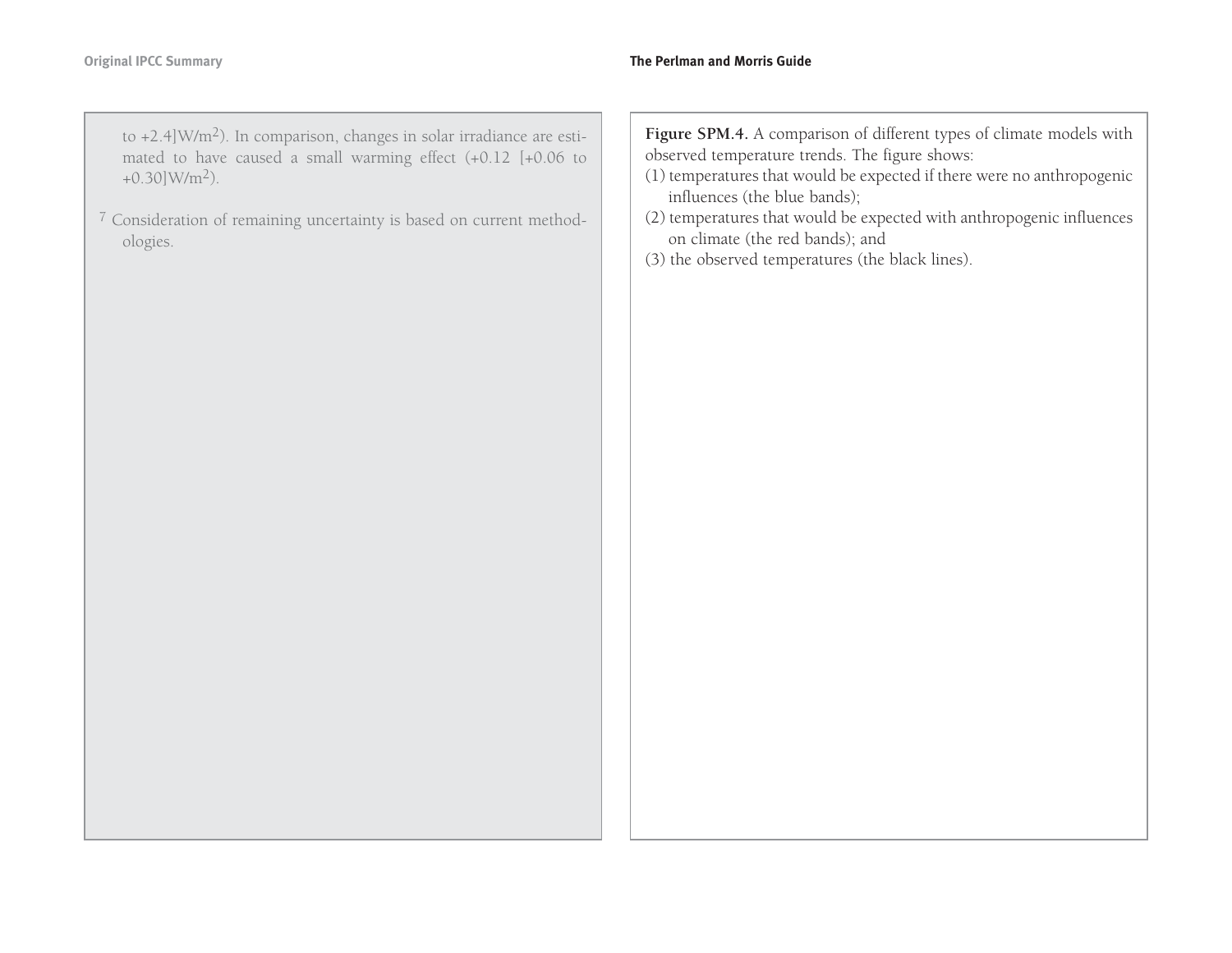#### **3. Projected climate change and its impacts**

- 3.04 For the next two decades a warming of about 0.2˚C per decade is projected for a range of SRES emissions scenarios. Even if the concentrations of all greenhouse gases and aerosols had been kept constant at year 2000 levels, a further warming of about 0.1˚C per decade would be expected. Afterwards, temperature projections increasingly depend on specific emission scenarios. {3.2}
- **3.03 Continued GHG emissions at or above current rates wouldcause further warming and induce many changes in the global climate system during the 21st century that would** *very likely* **be larger than those observed during the 20th century (Table SPM.1, Figure SPM.5). {3.2.1}**
- **3.20 Anthropogenic warming and sea level rise would continue for centuries due to the timescales associated with climate processes and feedbacks, even if GHG concentrations were to be stabilised. {3.2.3}**

**3**

# **Projected Climate Change and Its Impacts**

**The climate will continue to change in the 21st century. Specifically, we will see**

- ➢ **continued increases in temperature**
- ➢ **increases in global greenhouse gas emissions**
- ➢ **changes in other aspects of climate, such as wind patterns and precipitation.**

### ➢ *The planet will continue to warm over the next two decades. The IPCC projects warming of about 0.2˚C per decade. (3.04)*

Continued greenhouse gas emissions at or above current rates will cause further warming over what has already been observed, and induce many changes in the global climate system during the 21st century. These changes will very likely be larger than those observed during the 20th century. (3.03)

Warming of the planet due to human activities and sea-level rise will continue for centuries due to the timescales associated with climateprocesses and feedbacks, even if greenhouse gas concentrations are stabilized at present levels. Even if we could keep concentrations of all greenhouse gases at year 2000 levels, a further warming of about 0.1˚C per decade would be expected. (3.04, 3.20)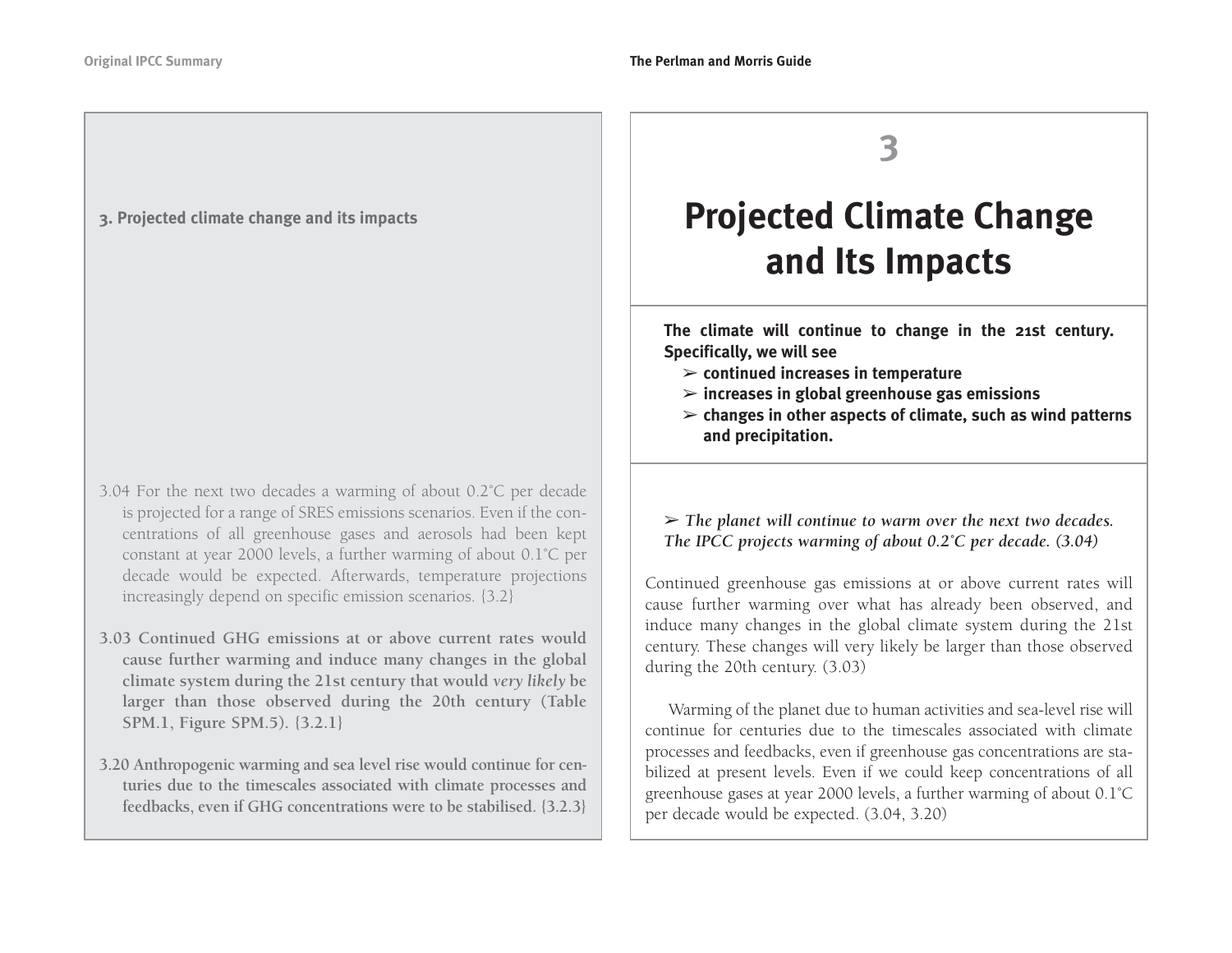- 3.05 The range of projections (Table SPM.1) is broadly consistent with the TAR, but uncertainties and upper ranges for temperature are larger mainly because the broader range of available models suggests stronger climate-carbon cycle feedbacks. Warming reduces terrestrial and ocean uptake of atmospheric  $CO<sub>2</sub>$ , increasing the fraction of anthropogenic emissions remaining in the atmosphere. The strength of this feedback effect varies markedly among models. {2.3, 3.2.1}
- **3.01 There is** *high agreement* **and** *much evidence* **that with current climate change mitigation policies and related sustainable development practices, global GHG emissions will continue to grow over the next few decades. {3.1}**
- 3.02 The IPCC Special Report on Emission Scenarios (SRES, 2000) projects an increase of global GHG emissions by  $25-90\%$  (CO<sub>2</sub>-eq) between 2000 and 2030 (Figure SPM.5), with fossil fuels maintaining their dominant position in the global energy mix to 2030 and beyond. More recent scenarios without additional emissions mitigation are comparable in range.<sup>8, 9</sup> {3.1}
- **3.07 There is now higher confidence than in the TAR in projected patterns of warming and other regional-scale features, including changes in wind patterns, precipitation, and some aspects of extremes and sea ice. {3.2.2}**
- 3.08 Regional-scale changes include: {3.2.2}
	- warming greatest over land and at most high northern latitudes and least over Southern Ocean and parts of the North Atlantic Ocean, continuing recent observed trends (Figure SPM.6) in contraction of snow cover area, increases in thaw depth over most permafrost regions, and decrease in sea ice extent; in some projections using SRES scenarios, Arctic late-summer sea ice disappears almost entirely by the latter part of the 21st century

Recent models also suggest that warming begets more warming. Increased temperatures reduce uptake of atmospheric carbon dioxide by the land and ocean, thereby increasing the fraction remaining in the atmosphere. This is a stronger feedback loop than the one suggested in the last major IPCC report, issued in 2001. (3.05)

➢ *Global greenhouse gas emissions will continue to grow over the next few decades in spite of current climate change mitigation policies and sustainable development practices. (3.01)*

There is high agreement on and much evidence to support this claim. Between 2000 and 2030, scientists project an increase in greenhouse gas emissions of 25-90%, primarily as a result of burning fossil fuels. (3.01, 3.02)

➢ *There will also be continued changes in wind patterns, increased precipitation, and melting of sea ice. There is higher confidence in this projection compared to that in the 2001 IPCC report. (3.07)*

The IPCC found that

- warming will be greatest over land and at most high northern latitudes and least over the Southern Ocean and parts of the North Atlantic Ocean
- snow cover area will continue to contract, thaw depth will continue to increase in most permafrost regions, and sea ice will continue to decrease in extent
- late-summer Arctic sea ice will disappear almost entirely by the latter part of the 21st century in some projections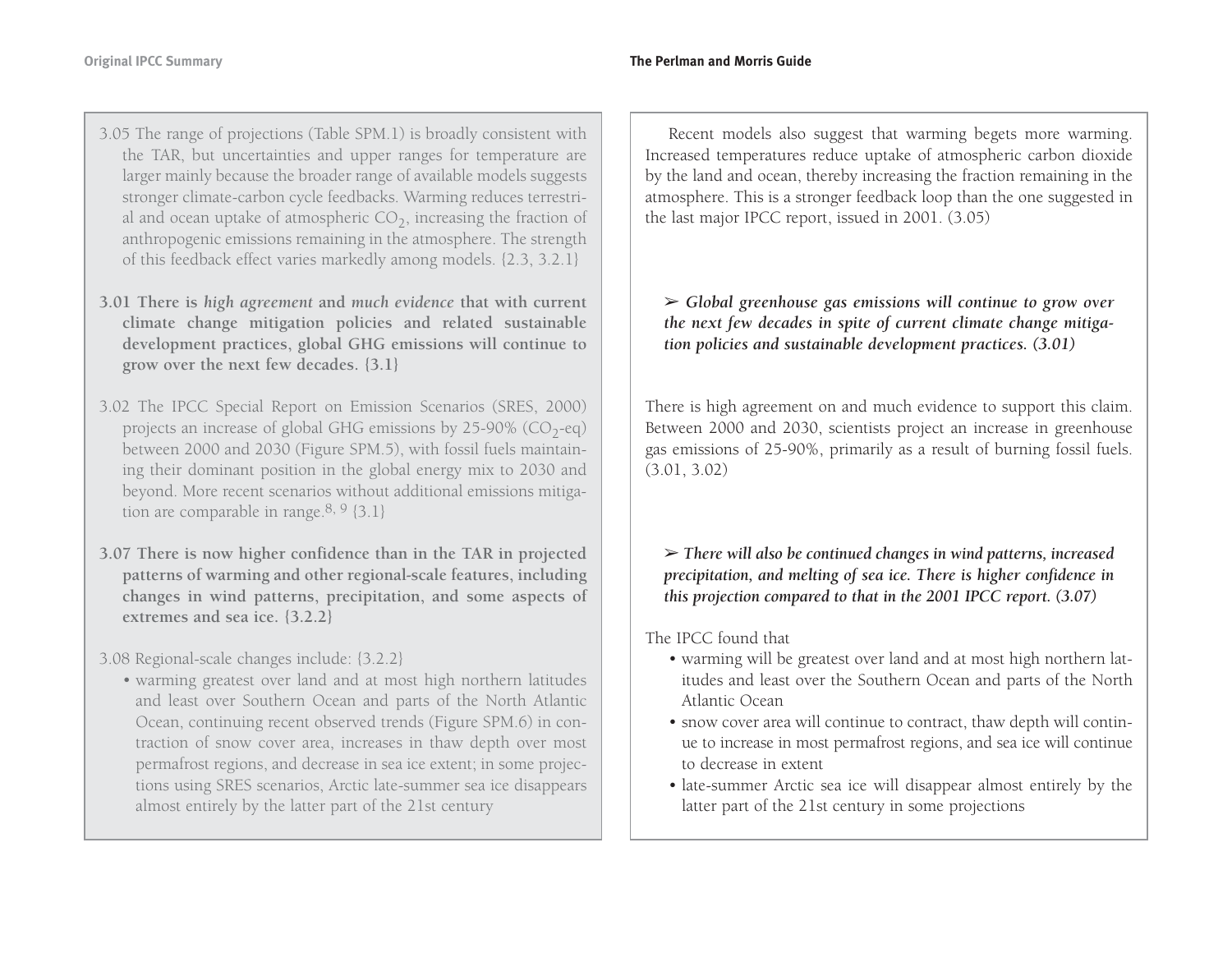- *very likely* increase in frequency of hot extremes, heat waves, and heavy precipitation
- *likely* increase in tropical cyclone intensity; less confidence in global decrease of tropical cyclone numbers
- poleward shift of extra-tropical storm tracks with consequent changes in wind, precipitation, and temperature patterns
- *very likely* precipitation increases in high latitudes and *likely* decreases in most subtropical land regions, continuing observed recent trends

- **3.18 Altered frequencies and intensities of extreme weather, together with sea level rise, are expected to have mostly adverse effects on natural and human systems. {3.3.3}**
- 3.09 There is high confidence that by mid-century, annual river runoff and water availability are projected to increase at high latitudes (and in some tropical wet areas) and decrease in some dry regions in the mid-latitudes and tropics. There is also high confidence that many semi-arid areas (e.g. Mediterranean basin, western United States, southern Africa and northeast Brazil) will suffer a decrease in water resources due to climate change. {3.2; Figure 3.4}
- 3.13 Some systems, sectors and regions are likely to be especially affected by climate change.<sup>12</sup> Systems and sectors: {3.3.4}
	- particular ecosystems:
- hot extremes, heat waves, and heavy precipitation are very likely to increase in frequency
- tropical cyclone intensity is likely to increase
- tracks of storms outside the tropics will shift toward the poles, with consequent changes in wind, precipitation, and temperature patterns
- precipitation is very likely to increase in high latitudes, and likely to decrease in most subtropical land regions, continuing observed recent trends. (3.08)

**These changes in the climate will have widespread effects, including**

- ➢ **adverse effects on natural and human ecosystems**
- ➢ **abrupt and irreversible impacts**
- ➢ **melting of sea ice**
- ➢ **ocean acidification.**

➢ *Altered frequencies and intensities of extreme weather, together with sea-level rise, are expected to have mostly adverse effects on natural and human systems. (3.18)*

The IPCC projects that, by the mid-21st century, annual river runoff and water availability will increase at high latitudes and in some tropical areas and decrease in some dry regions in the midlatitudes and tropics (high confidence). In addition, many semi-arid areas, such as the Mediterranean Basin, western United States, southern Africa, and northeast Brazil, will suffer a decrease in water resources due to climate change (high confidence). (3.09)

Some systems and sectors are likely to be especially affected by climate change. Particular ecosystems likely to be most strongly affected are the following: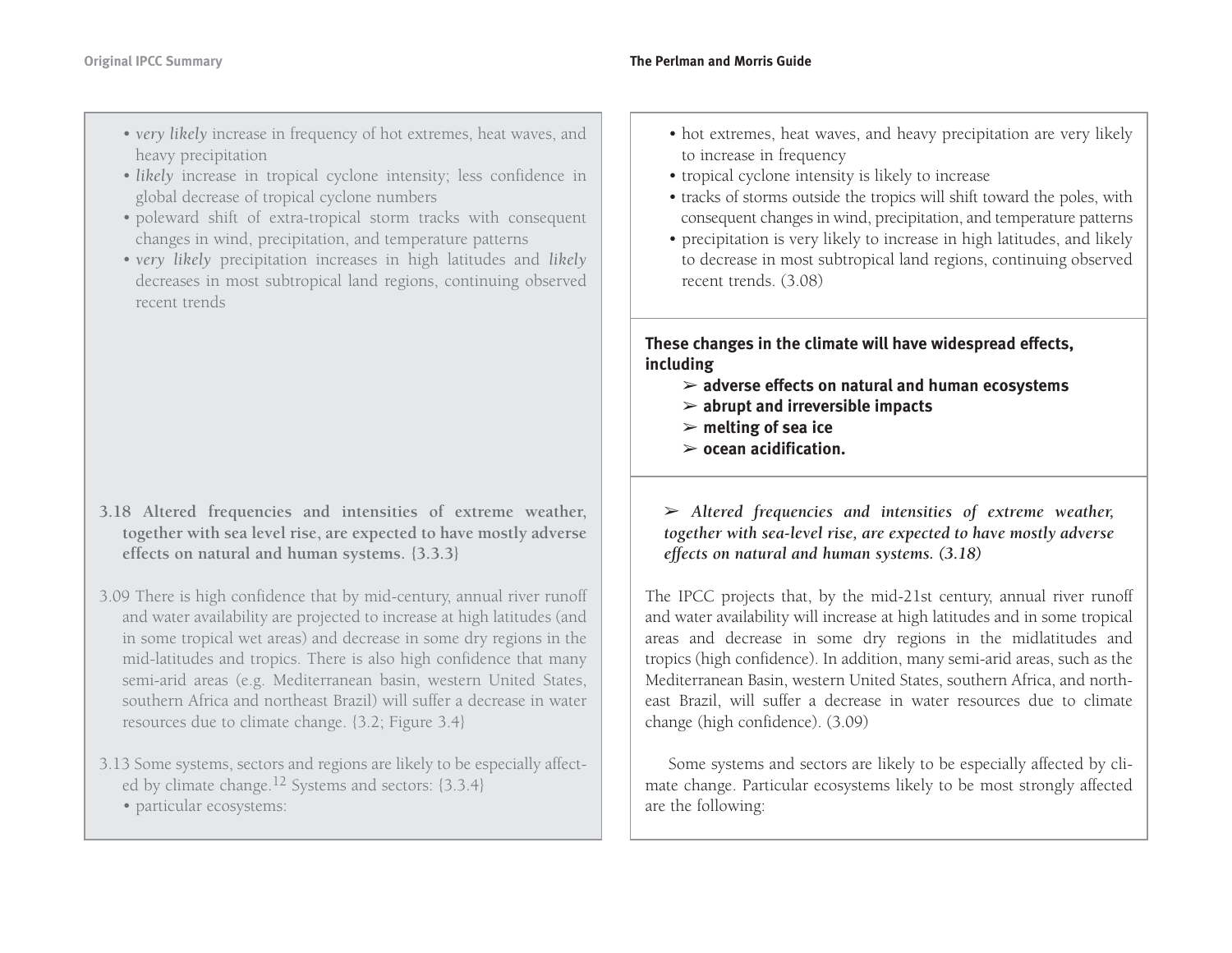- terrestrial: tundra, boreal forest and mountain regions because of sensitivity to warming; mediterranean-type ecosystems because of reduction in rainfall; and tropical rainforests where precipitation declines
- coastal: mangroves and salt marshes, due to multiple stresses
- marine: coral reefs due to multiple stresses; the sea ice biome because of sensitivity to warming
- water resources in some dry regions at mid-latitudes<sup>13</sup> and in the dry tropics, due to changes in rainfall and evapotranspiration, and in areas dependent on snow and ice melt
- agriculture in low-latitudes , due to reduced water availability
- low-lying coastal systems, due to threat of sea level rise and increased risk from extreme weather events
- human health in populations with low adaptive capacity.

### 3.14 Regions: {3.3.4}

- the Arctic, because of the impacts of high rates of projected warming on natural systems and human communities
- Africa, because of low adaptive capacity and projected climate change impacts
- small islands, where there is high exposure of population and infrastructure to projected climate change impacts
- Asian and African megadeltas, due to large populations and high exposure to sea level rise, storm surges and river flooding.
- *terrestrial* tundra, boreal forest and mountain regions because of sensitivity to warming; Mediterranean-type ecosystems because of reduction in rainfall; and tropical rainforests where precipitation declines
- *coastal* mangroves and salt marshes, due to multiple stresses
- *marine —* coral reefs due to multiple stresses; the sea ice biome because of sensitivity to warming

In addition,

- water resources will be affected in some dry regions at mid-latitude and in the dry tropics, due to changes in rainfall and evapotranspiration, and in areas dependent on snow and ice melt
- agriculture will suffer in low latitudes, due to reduced water availability
- low-lying coastal systems will be affected, due to threat of sea-level rise and increased risk from extreme weather events
- we will see greater threats to human health in populations with limited capacity to adapt to changes in the climate. (3.13)

Regions that are likely to be especially affected by climate change include

- the Arctic, because of the impacts of high rates of projected warming on natural systems and human communities
- Africa, because of its low adaptive capacity and projected climate change impacts
- small islands, where the human population and infrastructure are highly exposed to projected climate change impacts
- Asian and African river deltas, due to large populations and high exposure to sea-level rise, storm surges, and river flooding. (3.14)

People living in poverty, young children, and the elderly are particularly vulnerable to changes in climate, even in areas with high incomes. (3.15)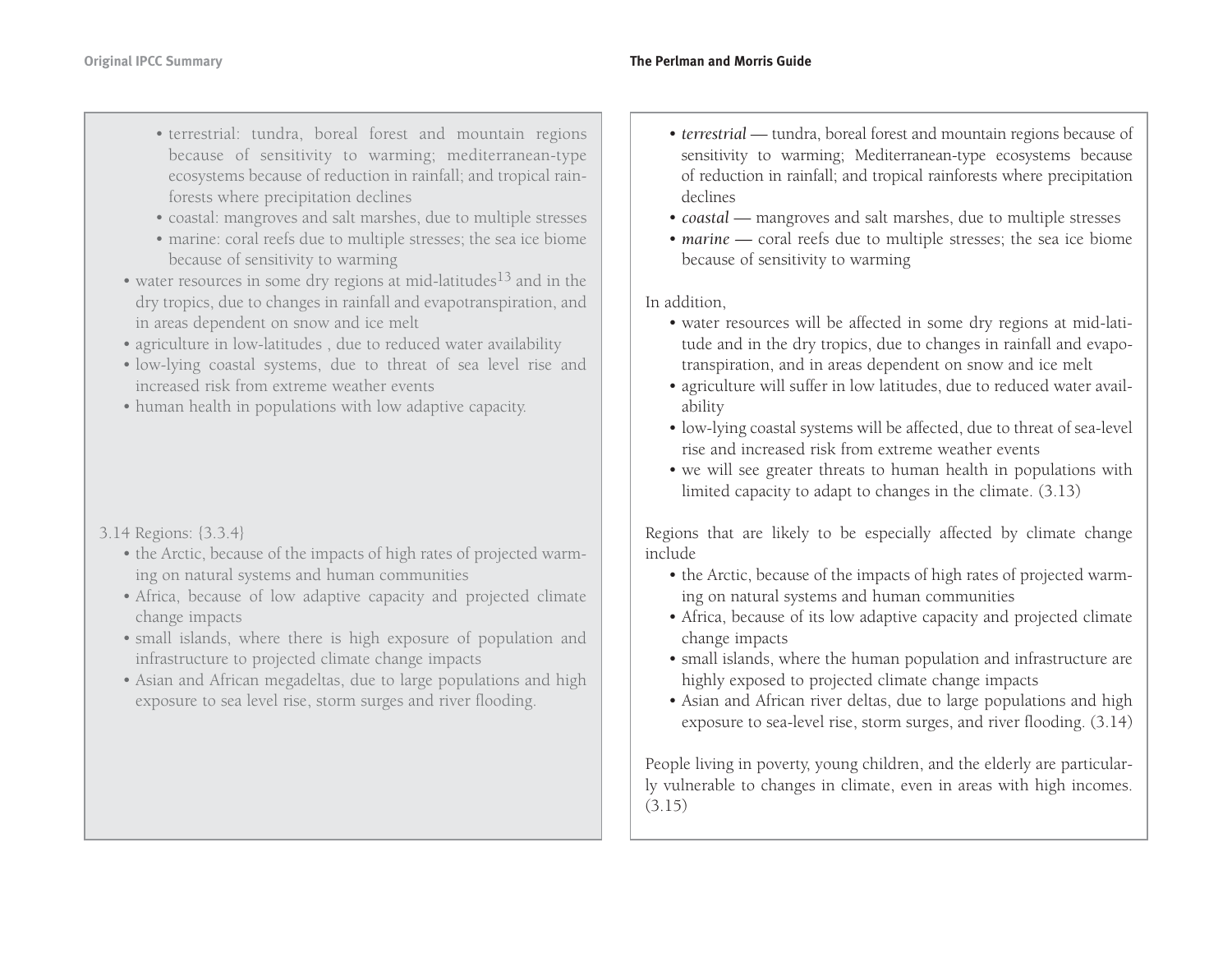- 3.15 Within other areas, even those with high incomes, some people (such as the poor, young children, and the elderly) can be particularly at risk, and also some areas and some activities. {3.3.4}
- **3.24 Anthropogenic warming could lead to some impacts that are abrupt or irreversible, depending upon the rate and magnitude of the climate change. {3.4}**
- 3.25 Partial loss of ice sheets on polar land could imply metres of sea level rise, major changes in coastlines and inundation of low-lying areas, with greatest effects in river deltas and low-lying islands. Such changes are projected to occur over millennial time scales, but more rapid sea level rise on century time scales cannot be excluded. {3.4}
- 3.26 Climate change is *likely* to lead to some irreversible impacts. There is medium confidence that approximately 20%–30% of species assessed so far are likely to be at increased risk of extinction if increases in global average warming exceed 1.5˚C–2.5˚C (relative to 1980- 1999). As global average temperature increase exceeds about 3.5˚C, model projections suggest significant extinctions (40%–70% of species assessed) around the globe. {3.4}
- 3.27 Based on current model simulations, the meridional overturning circulation (MOC) of the Atlantic Ocean will *very likely* slow down during the 21st century; nevertheless temperatures over the Atlantic and Europe are projected to increase. The MOC is *very unlikely* to undergo a large abrupt transition during the 21st century. Longerterm MOC changes cannot be assessed with confidence. Impacts of large-scale and persistent changes in the MOC are *likely* to include changes in marine ecosystem productivity, fisheries, ocean  $CO<sub>2</sub>$  uptake, oceanic oxygen concentrations and terrestrial vegetation. Changes in terrestrial and ocean CO<sub>2</sub> uptake may feed back on the climate system. {3.4}

➢ *Human-induced warming could lead to some impacts that are abrupt or irreversible, depending upon the rate and magnitude of the climate change. (3.24)*

The partial loss of ice sheets on polar land could imply meters of sea-level rise, major changes in coastlines, and inundation of low-lying areas, with greatest effects in river deltas and low-lying islands. The IPCC projects that such changes are projected to occur over millennial timescales, but does not exclude more rapid sea-level rise on century timescales. (3.25)

Climate change is likely to lead to some irreversible impacts. The IPCC projects with medium confidence that approximately 20–30% of species are likely to be at increased risk of extinction if increases in global average warming exceed 1.5–2.5˚C relative to 1980-1999. If global average temperature increase exceeds about 3.5˚C, we may see significant extinctions (40-70% of species assessed) around the globe. (3.26)

Based on current simulations, the circulation of the Atlantic Ocean will very likely slow down during the 21st century. Nevertheless, temperatures over the Atlantic and Europe are projected to increase. Impacts of large-scale and persistent changes in the circulation of the oceans are likely to include changes in marine ecosystem productivity, fisheries, ocean carbon dioxide uptake, ocean oxygen concentrations, and terrestrial vegetation. (3.27)

### ➢ *Increased temperatures will melt sea ice.*

Current models suggest virtually complete elimination of the Greenland ice sheet and a resulting contribution to sea-level rise of about 7 meters if global average warming is sustained for millennia in excess of 1.9 to 4.6˚C relative to preindustrial values. Contraction of the Greenland ice sheet is projected to continue to contribute to sea-level rise after 2100.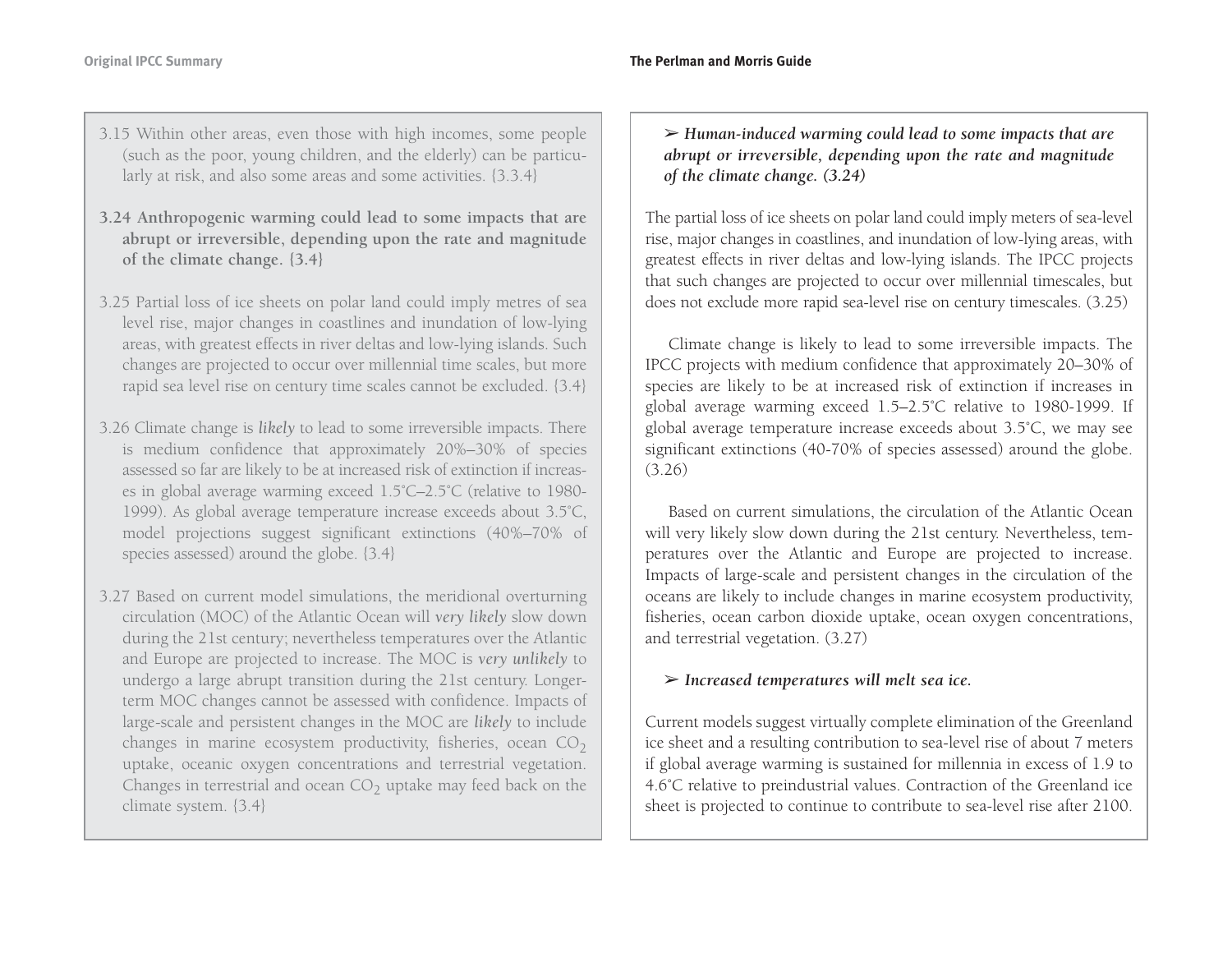- 3.22 Contraction of the Greenland ice sheet is projected to continue to contribute to sea level rise after 2100. Current models suggest virtually complete elimination of the Greenland ice sheet and a resulting contribution to sea level rise of about 7 m if global average warming were sustained for millennia in excess of 1.9˚C to 4.6˚C relative topreindustrial values. The corresponding future temperatures in Greenland are comparable to those inferred for the last interglacial period 125,000 years ago, when paleoclimatic information suggests reductions of polar land ice extent and 4 to 6 m of sea level rise. {3.2.3}
- 3.23 Current global model studies project that the Antarctic ice sheet will remain too cold for widespread surface melting and gain mass due to increased snowfall. However, net loss of ice mass could occur if dynamical ice discharge dominates the ice sheet mass balance. {3.2.3}

### **3.16 Ocean Acidification**

3.17 The uptake of anthropogenic carbon since 1750 has led to the ocean becoming more acidic with an average decrease in pH of 0.1 units. Increasing atmospheric CO<sub>2</sub> concentrations lead to further acidification. Projections based on SRES scenarios give a reduction in average global surface ocean pH of between 0.14 and 0.35 units over the 21st century. While the effects of observed ocean acidification on the marine biosphere are as yet undocumented, the progressive acidification of oceans is expected to have negative impacts on marine shell-forming organisms (e.g. corals) and their dependent species. {3.3.1}

The future temperatures in Greenland are comparable to those inferred for the last interglacial period 125,000 years ago. (3.22)

Current models project that the Antarctic ice sheet will remain too cold for widespread surface melting and will gain mass due to increased snowfall. However, net loss of ice mass could occur if large portions of the ice sheet break off. (3.23)

### ➢ *Greenhouse gas emissions will increase the acidity of the ocean. (3.16)*

The uptake of carbon released as a result of human activity since 1750 has led to the ocean becoming more acidic, with an average decrease in pH of 0.1 units. Increasing atmospheric carbon dioxide concentrations will lead to further acidification of the ocean. Projections give a reduction in average ocean pH of between 0.14 and 0.35 units over the 21st century. While the effects of ocean acidification on marine life are as yet undocumented, the progressive acidification of oceans is expected to have negative impacts on shell-forming organisms, such as corals, and species that in turn depend on them. (3.17)

### **Recommended Figures**

**Figure SPM.5.** *Left panel:* Projected growth in global greenhouse gas emissions over the next century. It is difficult to accurately predict the trajectory of human population growth, economic development, and energy use over the next century, which makes it very difficult to create a single prediction of greenhouse gas emissions and temperature rise. The IPCC has created a wide range of scenarios based on different types of human population and economic changes in the Special Report on Emission Scenarios (2000). These scenarios were used to predict greenhouse gas emissions over the next century, as shown in this figure.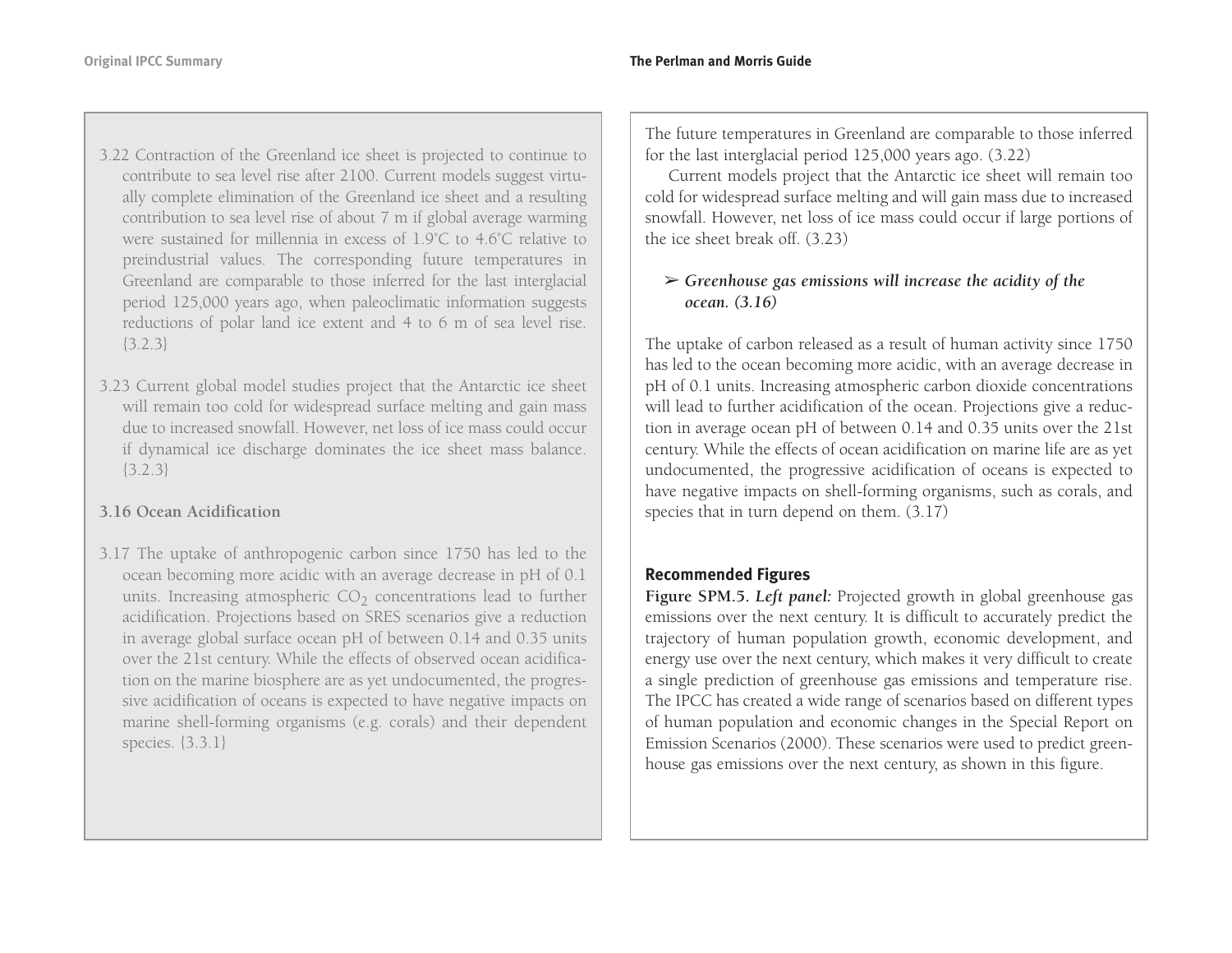- <sup>8</sup> For an explanation of SRES emission scenarios, see Box 'SRES scenarios' of this Synthesis Report. These scenarios do not include additional climate policy above current ones; more recent studies differ with respect to UNFCCC and Kyoto Protocol inclusion.
- $9$  Emission pathways of mitigation scenarios are discussed in Section 5.
- $^{12}$  Identified on the basis of expert judgement of the assessed literature and considering the magnitude, timing and projected rate of climate change, sensitivity and adaptive capacity.
- <sup>13</sup> Including arid and semi-arid regions.

**Figure SPM.5.** *Right panel:* Projected global temperature increases over the next century. The same scenarios of the IPCC Special Report on Emission Scenarios described for the left panel were used to predict increases in global temperature over the next century in this figure.

Figure SPM.6. One projection of how much surface temperatures might rise between the end of the 20th century and the end of the 21st century (comparing 1980-1999 with a prediction for 2090-2099). This projection is based on an IPCC Special Report on Emission Scenarios published in 2000 and the average projections of several Atmosphere-Ocean General Circulation Models (or Atmosphere-Ocean Global Climate Models). Note that: (1) different regions are expected to experience very different increases in temperature, and (2) using different scenarios would have led to different temperature projections.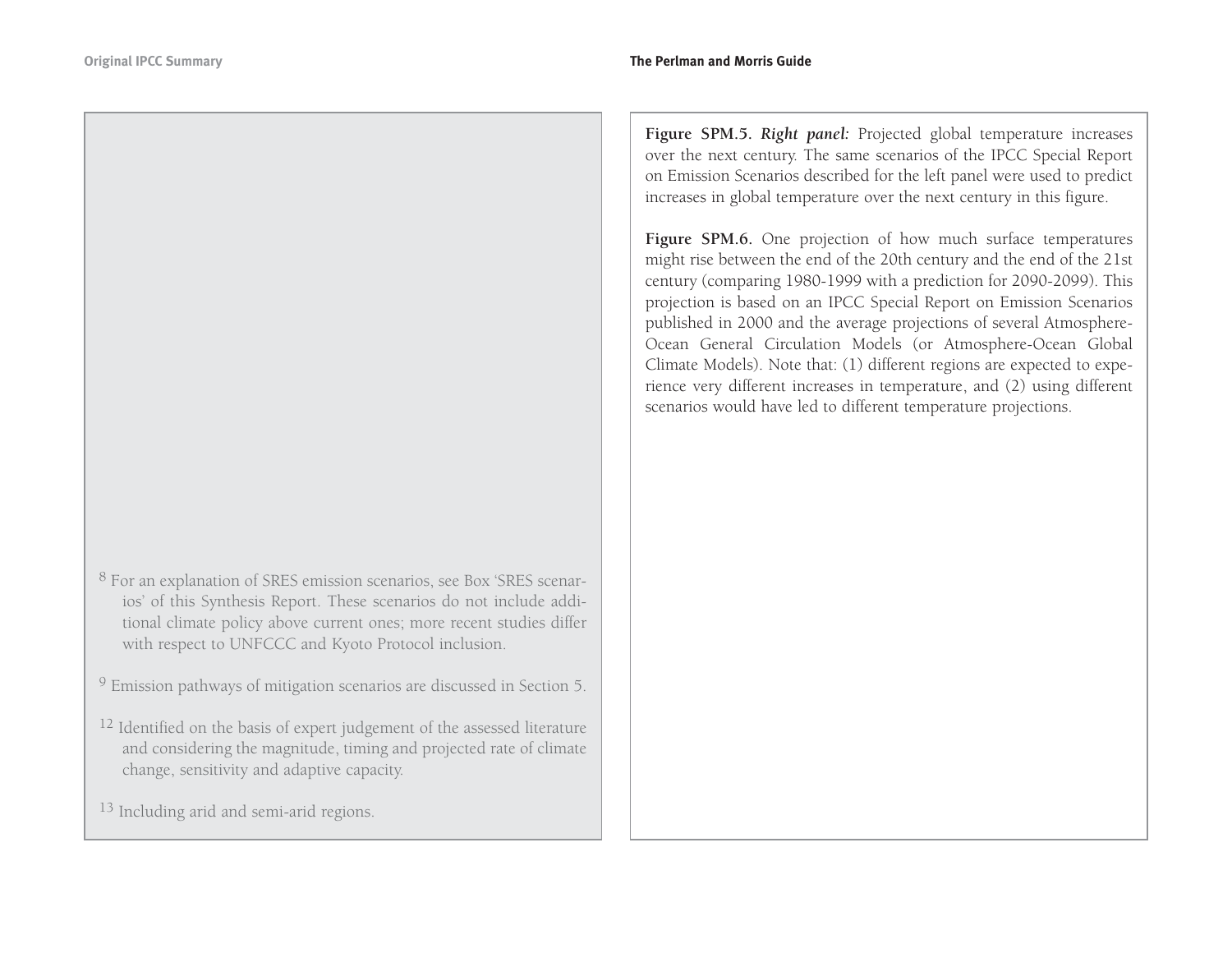#### **4. Adaptation and mitigation options14**

- **4.01 A wide array of adaptation options is available, but more extensive adaptation than is currently occurring is required to reduce vulnerability to climate change. There are barriers, limits and costs, which are not fully understood. {4.2}**
- 4.03 Some planned adaptation to climate change is already occurring on a limited basis. Adaptation can reduce vulnerability especially when it is embedded within broader sectoral initiatives (Table SPM.4). There is *high confidence* that there are viable adaptation options that can be implemented in some sectors at low cost, and/or with high benefit-cost ratios. However, comprehensive estimates of global costs and benefits of adaptation are limited. {4.2, Table 4.1}

4.02 Societies have a long record of managing the impacts of weather- and

**4**

# **Adaptation and Mitigation Options**

**We can respond to climate change in two ways:** 

- ➢ **Adaptation involves developing ways to protect ourselves from climate impacts, such as building sea walls to protect communities from rising sea levels.**
- ➢ **Mitigation involves slowing the process of climate change by lowering the concentration of greenhouse gases in the atmosphere, for example by reducing emissions or planting trees.**

**While such strategies have begun, more extensive adaptation and mitigation efforts are required to reduce our vulnerability to climate change. In addition, there are barriers, limits, and costs associated with any of these strategies. (4.01, 4.03)**

➢ *A wide array of adaptation options is available, but more extensive adaptation than is currently occurring is required to reduce vulnerability to climate change. (4.01)*

Societies have a long record of managing impacts of weather- and climate-related events, and adaptation to climate change is already occurring on a limited basis. Nevertheless, additional adaptation measures will be required to reduce the adverse impacts of climate change, regardless of the scale of mitigation undertaken over the next two to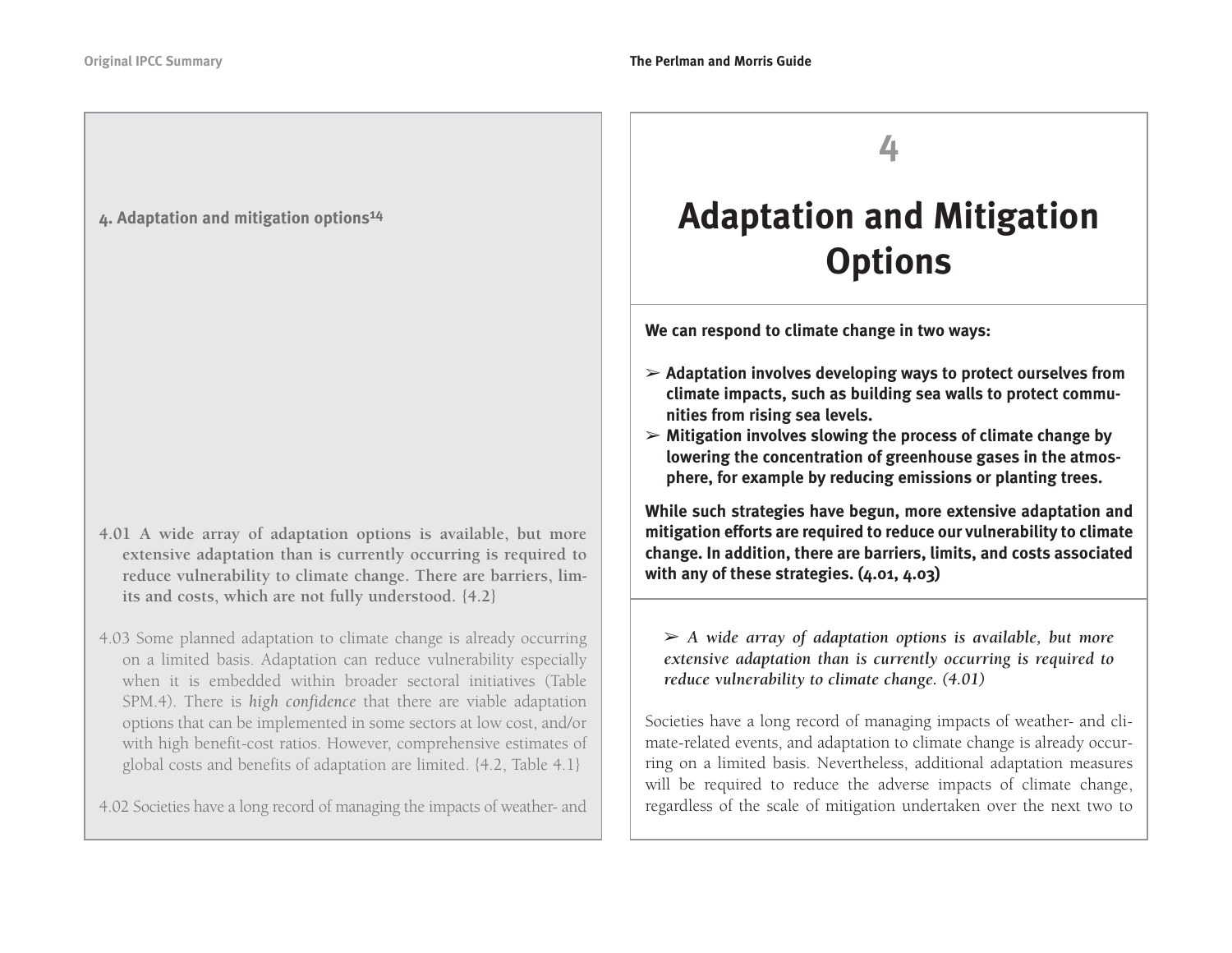climate-related events. Nevertheless, additional adaptation measures will be required to reduce the adverse impacts of projected climate change and variability, regardless of the scale of mitigation undertaken over the next two to three decades. Moreover, vulnerability to climate change can be exacerbated by other stresses. These arise from, for example, current climate hazards, poverty and unequal access to resources, food insecurity, trends in economic globalisation, conflict and incidence of diseases such as HIV/AIDS. {4.2}

- **4.04 Adaptive capacity is intimately connected to social and economic development but is unevenly distributed across and within societies. {4.2}**
- 4.05 A range of barriers limit both the implementation and effectiveness of adaptation measures. The capacity to adapt is dynamic and is influenced by a society's productive base including: natural and man-made capital assets, social networks and entitlements, human capital and institutions, governance, national income, health and technology. Even societies with high adaptive capacity remain vulnerable to climate change, variability and extremes. {4.2}
- 4.0 6 B oth b otto m-u p an d to p-d o w n stu dies in dicate that there is *high agreement* an d *much evidence*  of su bstantial eco n o mic p otential for the mitigatio n of glo bal G H G emissio ns o ver the co min g decades that co uld offset the projected gro wth of glo bal emissio ns or red uce emissions below current levels (Figure SPM.9, SPM.10)<sup>15</sup>. While topd o w n an d b otto m-u p stu dies are in line at the glo bal level (Fig ure SP M.9) there are co nsiderable differences at the sectoral level. {4.3}
- 4.17 Man y o ptio ns for red ucin g glo bal G H G emissio ns thro u g h international cooperation exist. There is *high agreement* and *much evidence* that n otable achievements of the U N F C C C an d its K y oto Protocol are the establish ment of a glo bal resp o nse to climate

three decades. Adaptation can reduce vulnerability, especially when it is part of a broader set of initiatives. We can implement viable adaptation options at low cost or with high benefit-cost ratios (high confidence). (4.02, 4.03)

However, there are barriers that limit the implementation and effectiveness of adaptation measures. Vulnerability to climate change is exacerbated by other stresses, including poverty and unequal access to resources, food insecurity, conflict, and diseases such as HIV/AIDS. Furthermore, the capacity to adapt to changes in climate is intimately connected to social and economic development, which is unevenly distributed across and within societies. Even societies with high adaptive capacity are vulnerable to climate change. (4.02, 4.04, 4.05)

➢ **The economic potential for the mitigation of global greenhouse gas emissions over the coming decades is substantial, and we could offset the projected growth of global emissions or reduce emissions below current levels (high agreement and much evidence). (4.06)**

We have many options for reducing global greenhouse gas emissions through international cooperation. Notable achievements of the United Nations Framework Convention on Climate Change and its Kyoto Protocol are the establishment of a global response to climate change,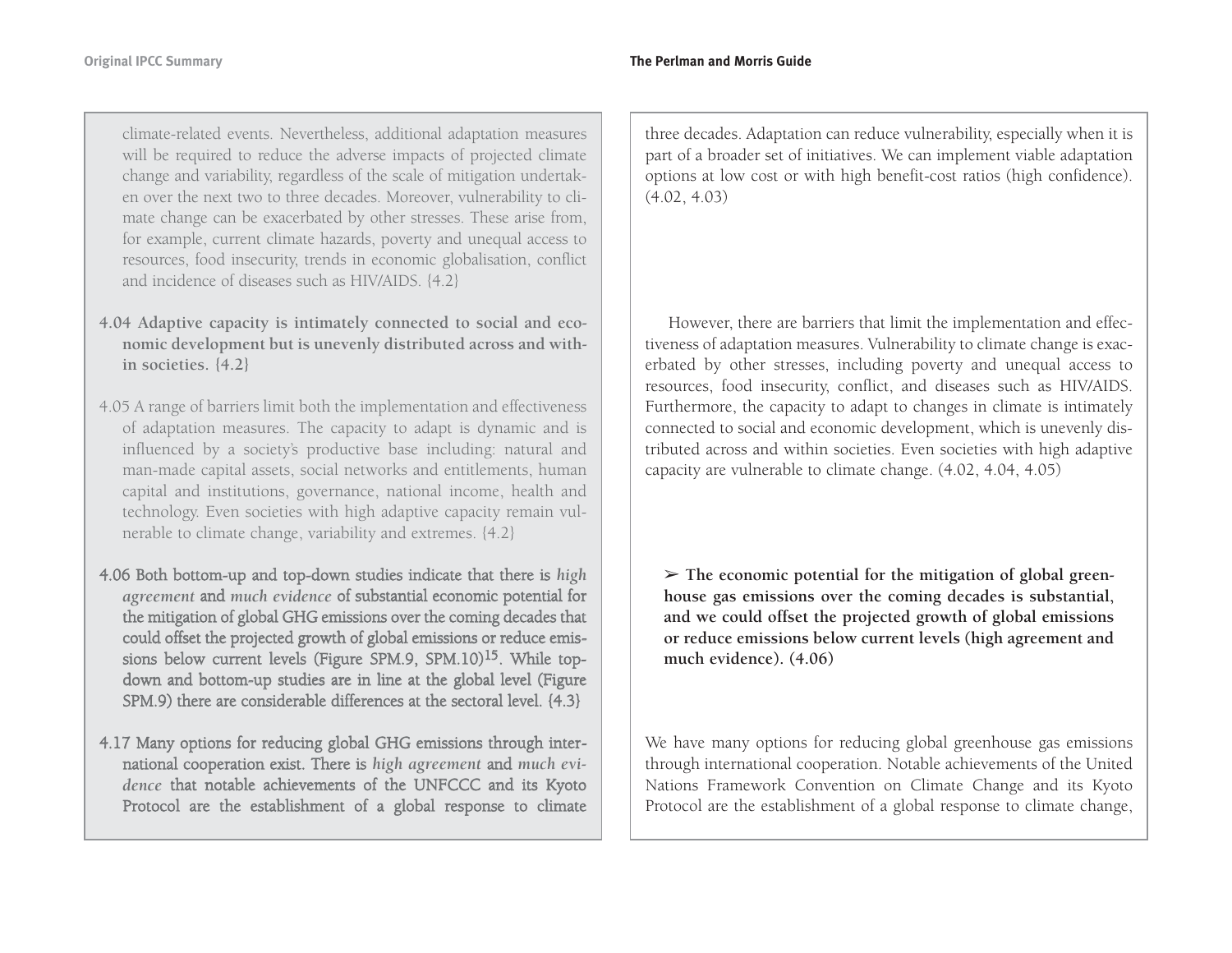chan ge, stim ulatio n of an array of natio nal p olicies, an d the creatio n of an international carbon market and new institutional mechanismsthat may provide the foundation for future mitigation efforts. Pro gress has also been made in ad dressin g adaptatio n within the U N F C C C an d ad ditio nal internatio nal initiatives have been su g gested. {4.5}

- 4.10 A wide variety of policies and instruments are available to governments to create the incentives for mitigation action. Their applicability depends on national circumstances and sectoral context (Table SPM5). {4.3}
- 4.11 They include integrating climate policies in wider development policies, regulations and standards, taxes and charges, tradable permits, financial incentives, voluntary agreements, information instruments, and research, development and demonstration (RD&D).  $\{4.3\}$
- 4.07 No single technology can provide all of the mitigation potential in any sector. The economic mitigation potential, which is generally greater than the market mitigation potential, can only be achieved when adequate policies are in place and barriers removed (Table SPM.5).
- 4.12 An effective carbon-price signal could realise significant mitigation potential in all sectors. Modelling studies show global carbon prices rising to 20-80 US\$/tCO<sub>2</sub>-eq by 2030 are consistent with stabilisation at around 550 ppm  $CO<sub>2</sub>$ eq by 2100. For the same stabilisation level, induced technological change may lower these price ranges to 5-65 US\$/tCO<sub>2</sub>-eq in 2030.<sup>17</sup>  $\{4.3\}$
- 4.16 There is also high agreement and medium evidence that changes in lifestyle, behaviour patterns and management practices can con-

stimulation of an array of national policies, and the creation of an international carbon market and new institutional mechanisms as a foundation for future mitigation efforts. (4.17)

A wide variety of policies and instruments are available to governments to create the incentives for mitigation action. We can

- integrate climate policies in wider development policies
- alter regulations and standards, as well as taxes and charges
- utilize tradable permits, financial incentives, voluntary agreements, and information instruments and
- make use of research, development and demonstration programs (4.10, 4.11)

An effective carbon-price signal, such as high carbon taxes or high energy prices, could realize significant mitigation potential in all sectors. No single technology can provide all of the mitigation potential in any sector of the economy. Changes in lifestyle, behavior patterns, and management practices can contribute to climate change mitigation across all sectors (high agreement and medium evidence). (4.07, 4.12, 4.16)

In addition, mitigation efforts can result in benefits such as improved health due to reduced air pollution that may offset a substantial fraction of mitigation costs. While there is high agreement and much evidence on this point, we do not have comprehensive estimates of global costs and benefits. (4.13)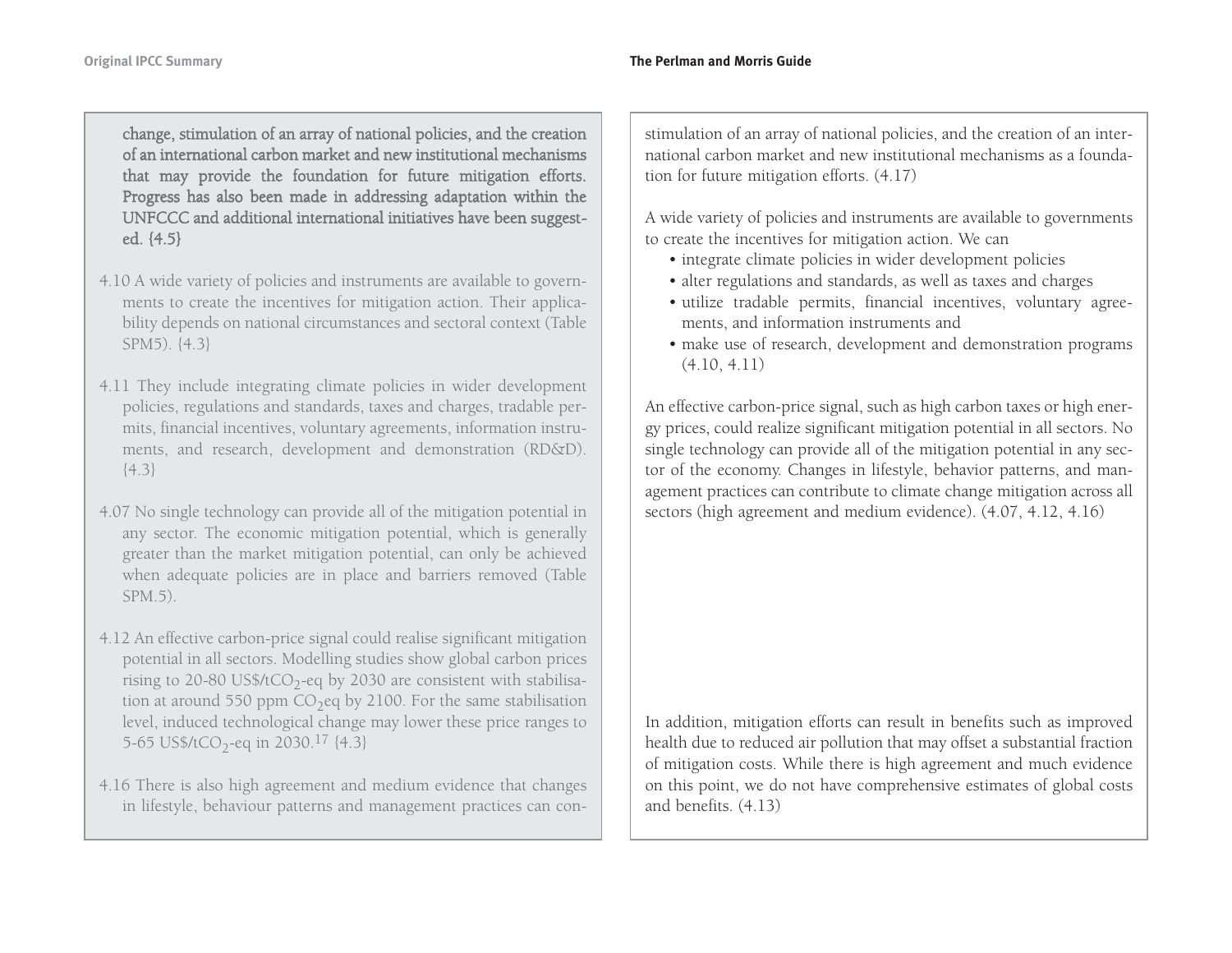tribute to climate change mitigation across all sectors. {4.3}

- 4.13 There is high agreement and much evidence that mitigation actions can result in near-term co-benefits (e.g. improved health due to reduced air pollution) that may offset a substantial fraction of mitigation costs. {4.3}
- 4.09 Future energy infrastructure investment decisions, expected to exceed 20 trillion US\$<sup>16</sup> between 2005 and 2030, will have longterm impacts on GHG emissions, because of the long life-times of energy plants and other infrastructure capital stock. The widespread diffusion of low-carbon technologies may take many decades, even if early investments in these technologies are made attractive. Initial estimates show that returning global energy-related CO<sub>2</sub> emissions to 2005 levels by 2030 would require a large shift in investment patterns, although the net additional investment required ranges from negligible to 5%–10%. {4.3}
- **4.19 In several sectors, climate response options can be implemented to realise synergies and avoid conflicts with other dimensions of sustainable development. Decisions about macroeconomic and other non-climate policies can significantly affect emissions, adaptive capacity and vulnerability. {4.4, 5.8}**
- 4.20 Making development more sustainable can enhance mitigative and adaptive capacities, reduce emissions, and reduce vulnerability, but there may be barriers to implementation. On the other hand, it is very likely that climate change can slow the pace of progress towards sustainable development. Over the next half-century, climate change could impede achievement of the Millennium Development Goals. {5.8}

<sup>14</sup> While this section deals with adaptation and mitigation separately,

Our Investment decisions about future energy infrastructure will have long-term impacts on greenhouse gas emissions because of the long life-times of energy plants and other expensive infrastructure. The widespread diffusion of less carbon-intensive energy technologies may take many decades, even if early investments in these technologies are made attractive. Initial estimates show that returning global carbon dioxide emissions to 2005 levels by 2030 would require a large shift in investment patterns, although the net additional investment required ranges from negligible to just 5-10%. (4.09)

Making development more sustainable can enhance adaptation and mitigation efforts, reduce greenhouse gas emissions, and decrease vulnerability to climate change. On the other hand, it is very likely that climate change can slow the pace of progress towards sustainable development. In planning mitigation responses, policy makers must take care that attempts to mitigate climate change do not interfere with sustainable development. Over the next half-century, climate change could impede achievement of the United Nations Millennium Development Goals, which include reducing poverty and combating HIV/AIDS. (4.19, 4.20)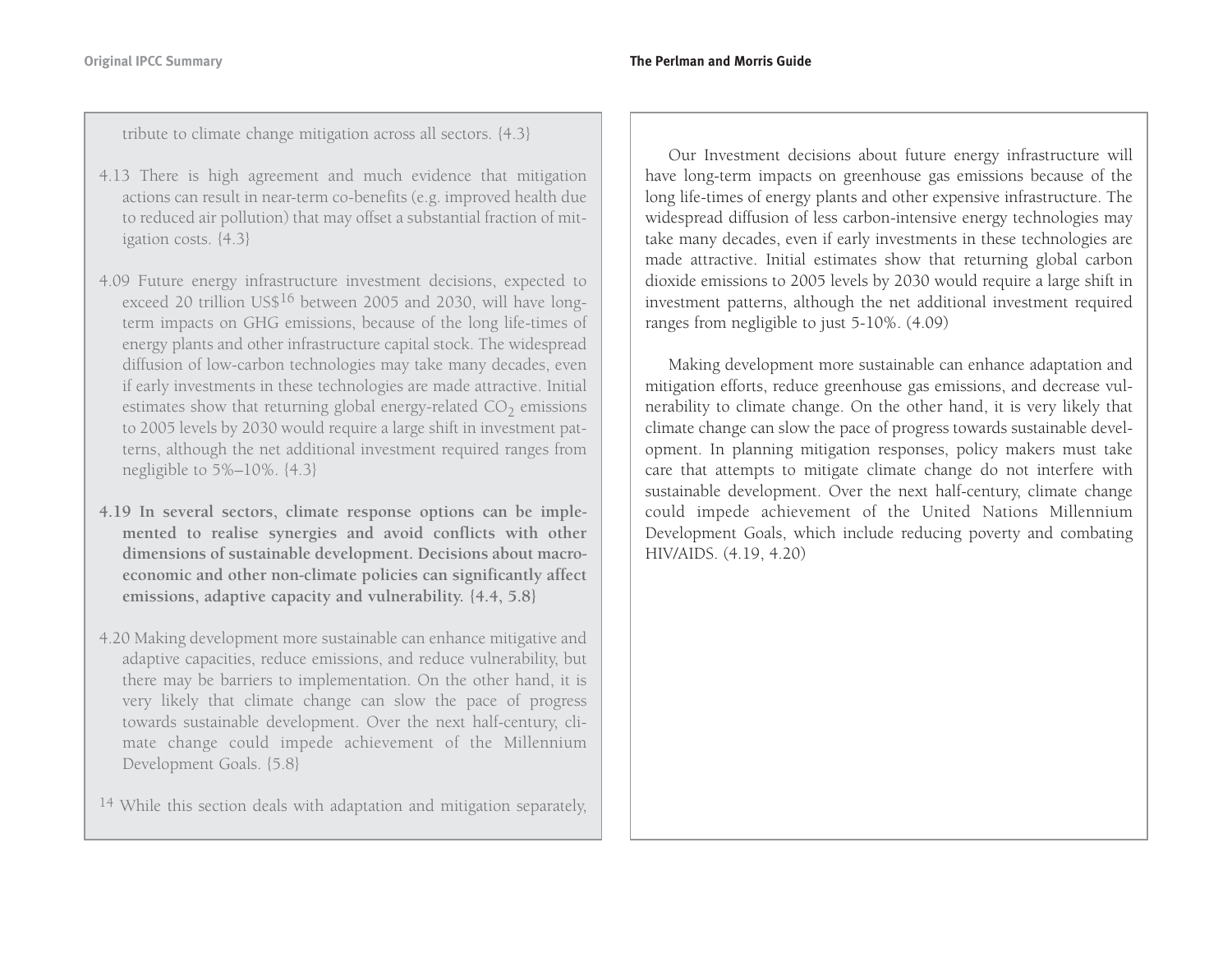these responses can be complementary. This theme is discussed in section 5.

- 15 The concept of **"mitigation potential"** has been developed to assess the scale of GHG reductions that could be made, relative to emission baselines, for a given level of carbon price (expressed in cost per unit of carbon dioxide equivalent emissions avoided or reduced). Mitigation potential is further differentiated in terms of "market mitigation potential" and "economic mitigation potential".
- *Market mitigation potential* is the mitigation potential based on private costs and private discount rates (reflecting the perspective of private consumers and companies ), which might be expected to occur under forecast market conditions, including policies and measures currently in place, noting that barriers limit actual uptake.
- *Economic mitigation potential* is the mitigation potential, which takes into account social costs and benefits and social discount rates(reflecting the perspective of society; social discount rates are lower than those used by private investors ), assuming that market efficiency is improved by policies and measures and barriers are removed.
- Mitigation potential is estimated using different types of approaches. *Bottom-up studies* are based on assessment of mitigation options, emphasizing specific technologies and regulations. They are typically sectoral studies taking the macro-economy as unchanged. *Topdown studies* assess the economy-wide potential of mitigation options. They use globally consistent frameworks and aggregated information about mitigation options and capture macro-economic and market feedbacks.

 $16$  20 trillion = 20,000 billion = 20x $10^{12}$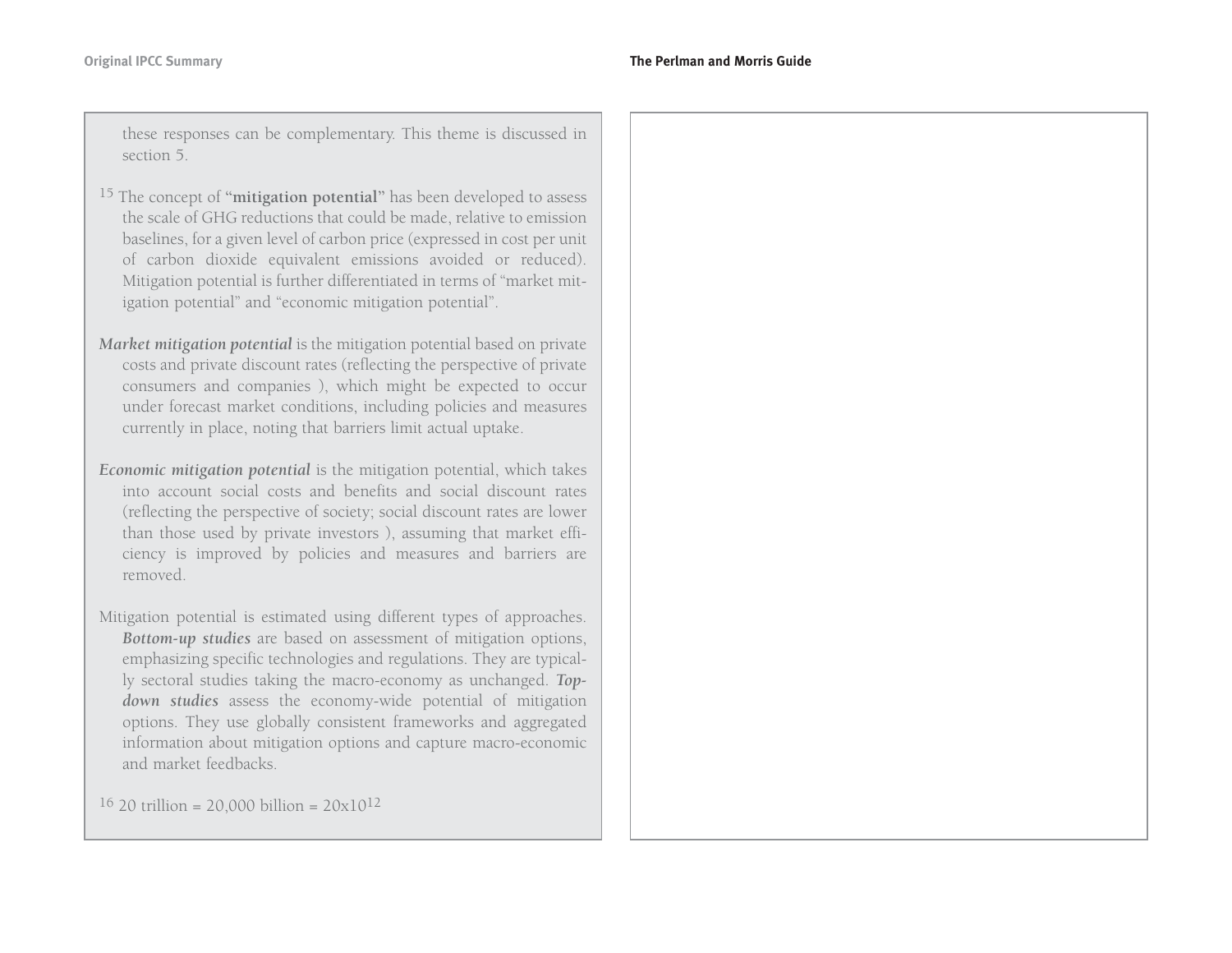$^{17}$  Studies on mitigation portfolios and macro-economic costs assessed in this report are based on top-down modelling. Most models use a global least cost approach to mitigation portfolios, with universal emissions trading, assuming transparent markets, no transaction cost, and thus perfect implementation of mitigation measures throughout the 21st century. Costs are given for a specific point in time. Global modelled costs will increase if some regions, sectors (e.g. land-use), options or gases are excluded. Global modelled costs will decrease with lower baselines, use of revenues from carbon taxes and auctioned permits, and if induced technological learning is included. These models do not consider climate benefits and generally also co-benefits of mitigation measures, or equity issues. Significant progress has been achieved in applying approaches based on induced technological change to stabilisation studies; however, conceptual issues remain. In the models that consider induced technological change, projected costs for a given stabilisation level are reduced; the reductions are greater at lower stabilisation level.

<sup>18</sup> Further details may be found in Topic 4 of the Synthesis Report.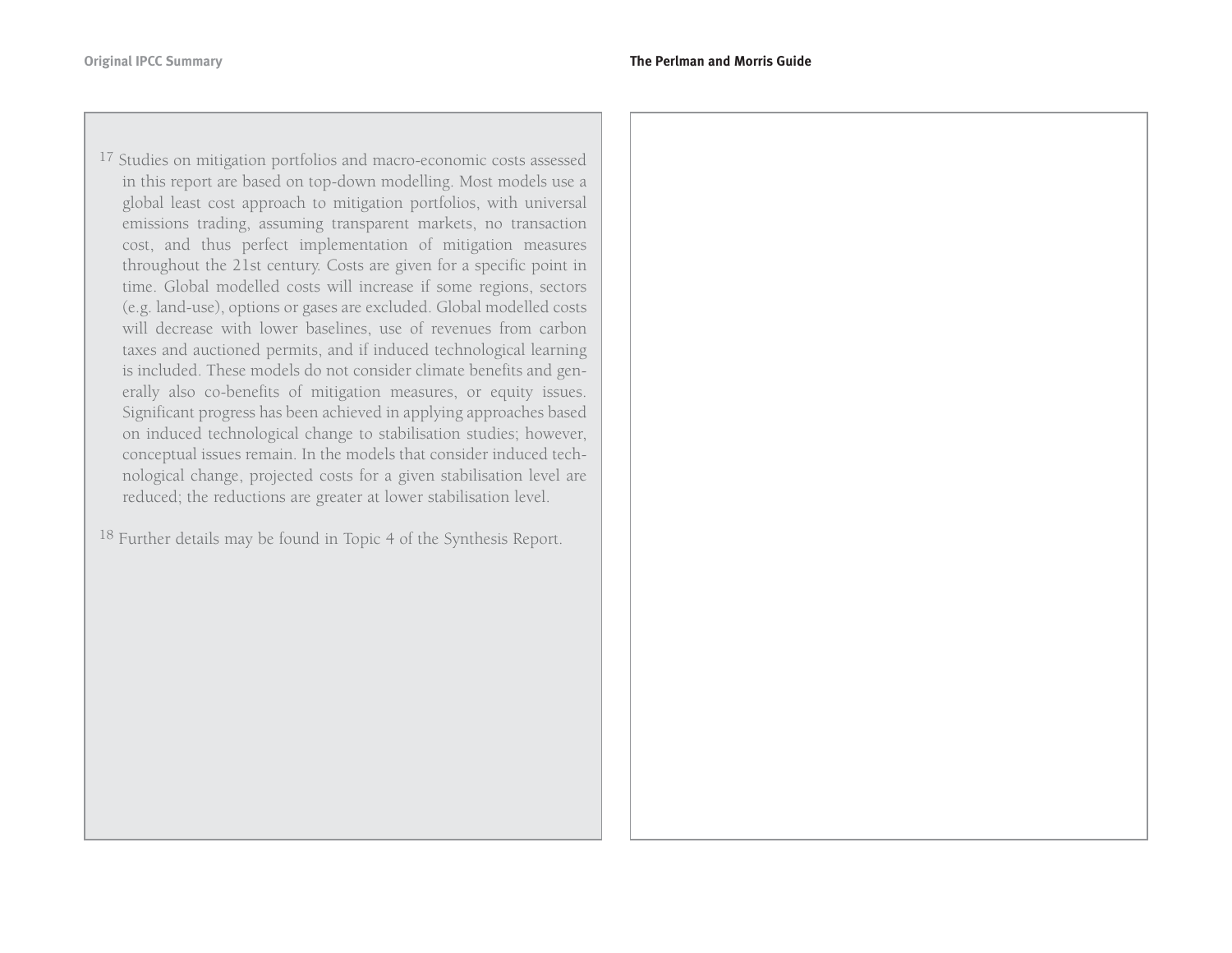**5. The long-term perspective**

**5.01 Determining what constitutes "dangerous anthropogenic interference with the climate system" in relation to Article 2 of the UNFCCC involves value judgements. Science can support informed decisions on this issue, including by providing criteria**



# **The Long-Term Perspective**

**In the long term:**

➢ **There are many reasons to be concerned about climate change, ranging from increased risk of extinctions to rising sea levels.**

➢ **Adaptation (adjusting our environment to avoid climate impacts) and mitigation (such as decreasing our output of greenhouse gases) are both necessary to reduce adverse impacts of climate change.**

➢ **It will probably be possible to stabilize greenhouse gas concentrations in the atmosphere using technologies that are currently or will soon be available.**

➢ **We need to carefully evaluate both (1) the up-front economic costs of mitigation and (2) the non-economic and economic costs of the impacts of climate change.**

➢ *In the long term, there are many reasons to be concerned about climate change, ranging from increased risk of extinctions to rising sea levels.*

Science can support informed decisions for determining what constitutes "dangerous anthropogenic interference with the climate system," as described in Article 2 of the United Nations Framework Conventionon Climate Change. The IPCC defines "key vulnerabilities" as being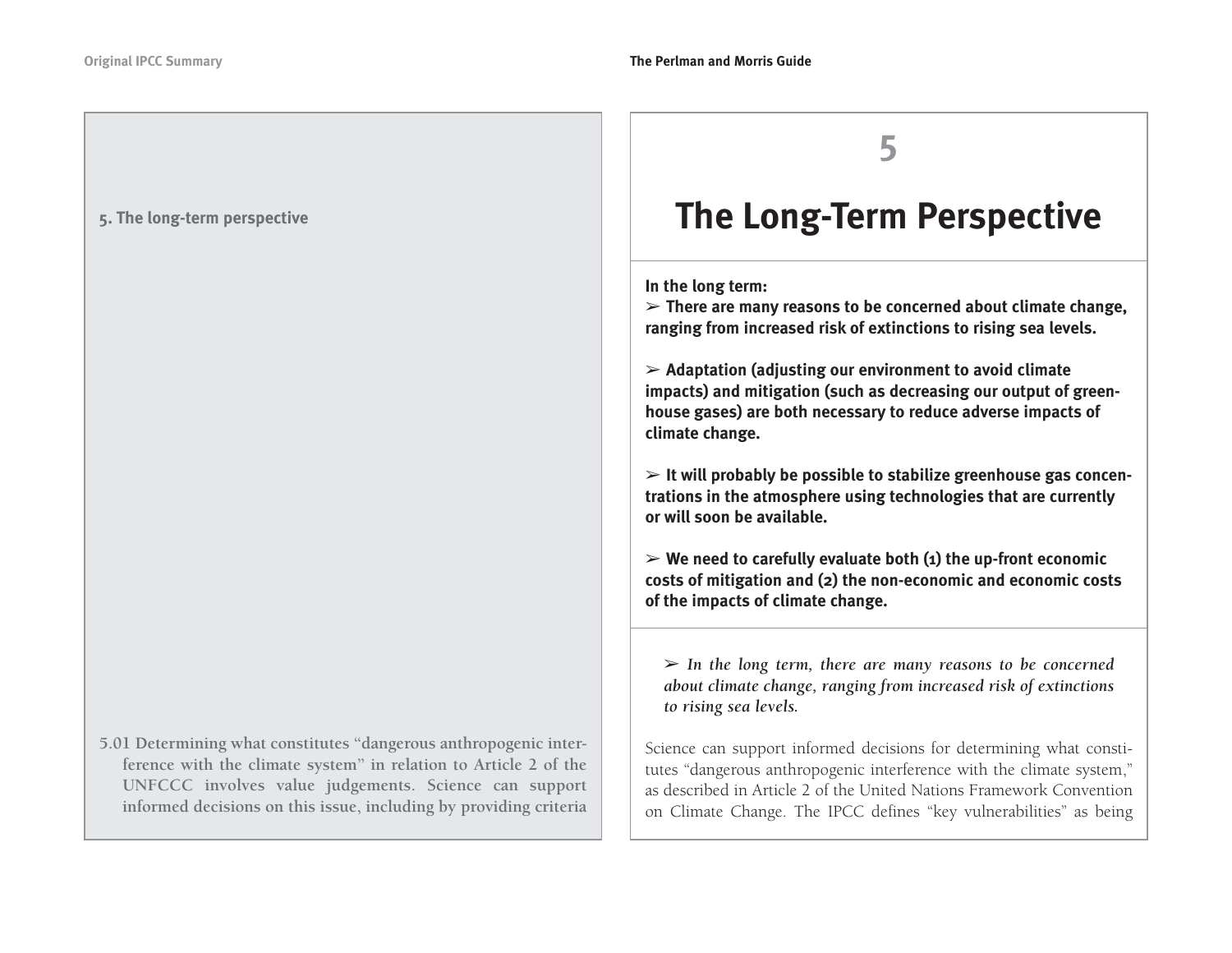**for judging which vulnerabilities might be labelled "key". {Box 'Key Vulnerabilities and Article 2 of the UNFCCC', topic 5}** 

- 5.02 Key vulnerabilities<sup>19</sup> may be associated with many climate sensitive systems including food supply, infrastructure, health, water resources, coastal systems, ecosystems, global biogeochemical cycles, ice sheets, and modes of oceanic and atmospheric circulation.{Box "Key Vulnerabilities and Article 2 of the UNFCCC', topic 5}
- **5.03 The five "reasons for concern" identified in the TAR remain a viable framework to consider key vulnerabilities. These "reasons" are assessed here to be stronger than in the TAR. Many risks are identified with higher confidence. Some risks are projected to be larger or to occur at lower increases in temperature. Understanding about the relationship between impacts (the basis for "reasons for concern" in the TAR) and vulnerability (that includes the ability to adapt to impacts) has improved. {5.2}** 
	- **5.05 Risks to unique and threatened systems.** There is new and stronger evidence of observed impacts of climate change on unique and vulnerable systems (such as polar and high mountain communities and ecosystems), with increasing levels of adverse impacts as temperatures increase further. An increasing risk of species extinction and coral reef damage is projected with *higher confidence* than in the TAR as warming proceeds. There is *medium confidence* that approximately 20%–30% of plant and animal species assessed so far are *likely* to be at increased risk of extinction if increases in global average temperature exceed 1.5˚C–2.5˚C over 1980-1999 levels. Confidence has increased that a 1˚C–2˚Cincrease in global mean temperature above 1990 levels (about 1.5˚C –2.5˚C above pre-industrial) poses significant risks to many unique and threatened systems including many biodiversity hotspots. Corals are vulnerable to thermal stress and have low

associated with climate sensitive systems, including the food supply, infrastructure, human health, water resources, coastal systems, ecosystems, global biogeochemical cycles, ice sheets, and oceanic and atmospheric circulation. (5.01, 5.02)

In the last IPCC report in 2001, five "reasons for concern" were identified. These remain a useful framework to consider key vulnerabilities. These reasons for concern are even stronger now than they were six years ago. (5.03)

The five "reasons for concern" are

1. **Loss of species and ecosystems.** There is new and stronger evidence of the impacts of climate change on unique and vulnerable systems, such as polar and high mountain communities and ecosystems. This evidence suggests adverse impacts will increase as temperatures increase further. The IPCC projects an increasing risk of species extinction and coral reef damage with higher confidence than in the earlier report as warming proceeds. Approximately 20-30% of plant and animal species are likely to be at increased risk of extinction if increases in global average temperature exceed 1.5-2.5˚C over 1980- 1999 levels (medium confidence). Confidence has increased that a 1- 2˚C increase in global mean temperature above 1990 levels (about 1.5-2.5˚C above pre-industrial) poses significant risks to many unique and threatened systems, including many biodiversity hotspots. Corals are vulnerable to thermal stress and have low ability to adapt. Increases in sea surface temperature of about 1-3˚C are projected to result in more frequent coral bleaching and widespread mortality. The IPCC projects increasing vulnerability of indigenous communities in the Arctic and small island communities to warming.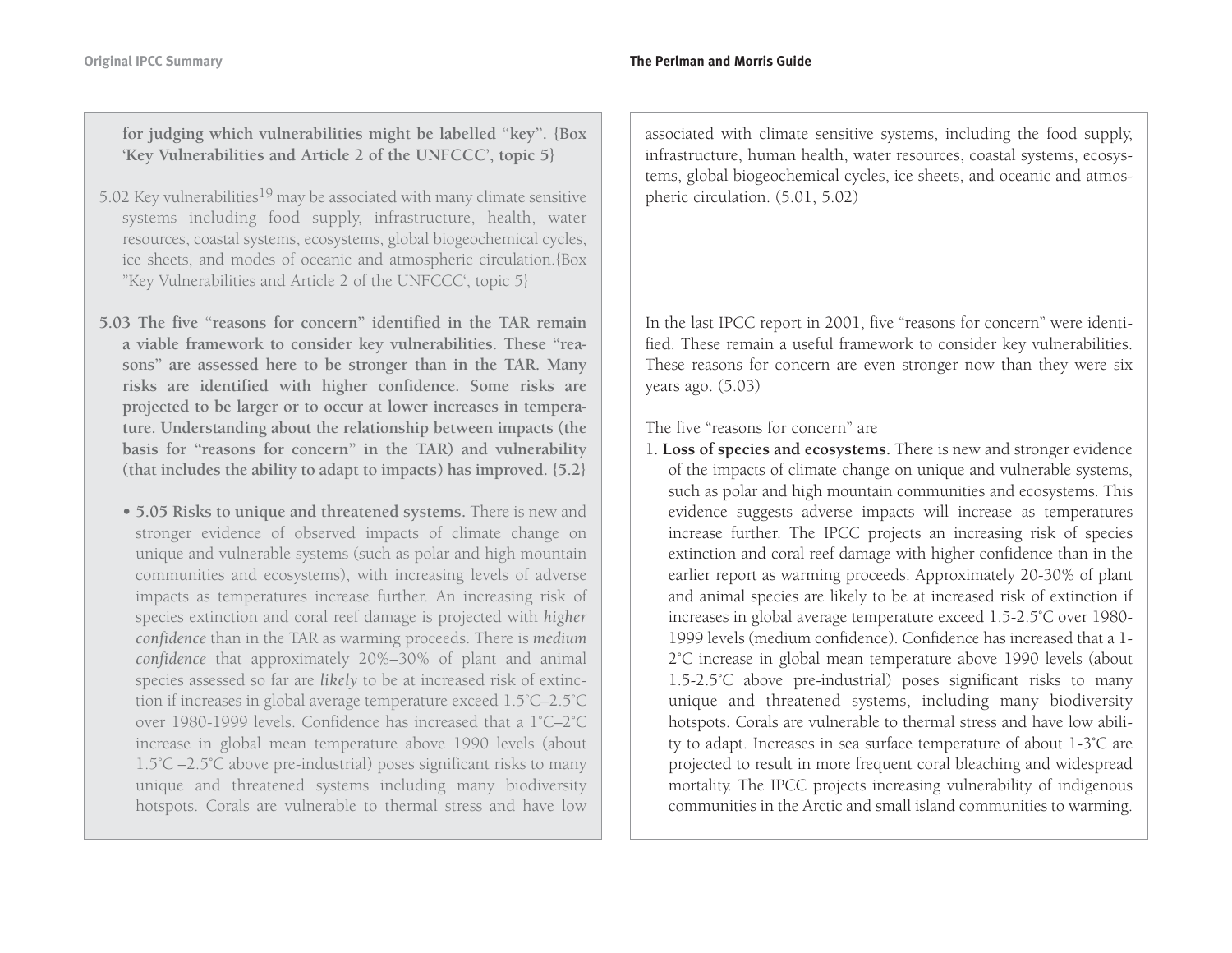adaptive capacity. Increases in sea surface temperature of about 1˚C–3˚C are projected to result in more frequent coral bleaching events and widespread mortality, unless there is thermal adaptation or acclimatization by corals. Increasing vulnerability of indigenous communities in the Arctic and small island communities to warming is projected.

- **Risks of extreme weather events.** Responses to some recent extreme events reveal higher levels of vulnerability than the TAR. There is now higher confidence in the projected increases in droughts, heatwaves, and floods as well as their adverse impacts.
- **Distribution of impacts and vulnerabilities.** There are sharp differences across regions and those in the weakest economic position are often the most vulnerable to climate change. There is increasing evidence of greater vulnerability of specific groups such as the poor and elderly in not only developing but also developed countries. Moreover, there is increased evidence that low-latitude and less-developed areas generally face greater risk, for example in dry areas and mega-deltas.
- **Aggregate impacts**. Compared to the TAR, initial net marketbased benefits from climate change are projected to peak at a lower magnitude of warming, while damages would be higher for larger magnitudes of warming. The net costs of impacts of increased warming are projected to increase over time.
- **Risks of large-scale singularities.** There is high confidence that global warming over many centuries would lead to a sea level rise contribution from thermal expansion alone which is projected to be much larger than observed over the 20th century, with loss of coastal area and associated impacts. There is better understanding than in the TAR that the risk of additional contributions to sea
- 2. **Extreme weather events.** Responses to some recent extreme events reveal higher levels of vulnerability than in the earlier report. There is now higher confidence in the projected increases in droughts, heat waves, and floods as well as their adverse impacts.
- 3. **Uneven distribution of impacts and vulnerabilities.** There are sharp differences across regions, and those in the weakest economic position are often the most vulnerable to climate change. There is increasing evidence that specific groups such as the poor and elderly are more vulnerable, in not only developing but also developed countries. Moreover, there is increased evidence that low-latitude and less-developed areas generally face greater risk.
- 4. **Increased costs and decreased benefits of climate change.** Economic benefits from climate change are projected to peak at a lower magnitude of warming, while damages are higher for larger magnitudes of warming, compared to those projected in the earlier report. The IPCC projects that the net costs of impacts of increased warming will increase over time.
- 5. **Large rise in sea level. Sea level rise under warming is inevitable.** Sea levels will rise due to both warming of the oceans (thermal expansion) and melting of ice sheets. Thermal expansion alone over many centuries will lead to a rise in sea level. The IPCC projects this rise will be much larger than that observed in the 20th century, with loss of coastal areas (high confidence). In addition to the rise due to thermal expansion, melting of the Greenland and Antarctic ice sheets could add greatly to sea level rise. Melting of the Greenland sheet alone could add several meters to sea levels, if warming in excess of 1.9-4.6˚C above pre-industrial levels is sustained over many centuries; this contribution could well be larger than that from thermal expansion. Recent observations not considered in the IPCC 4th Assessment Report will help scientists further refine their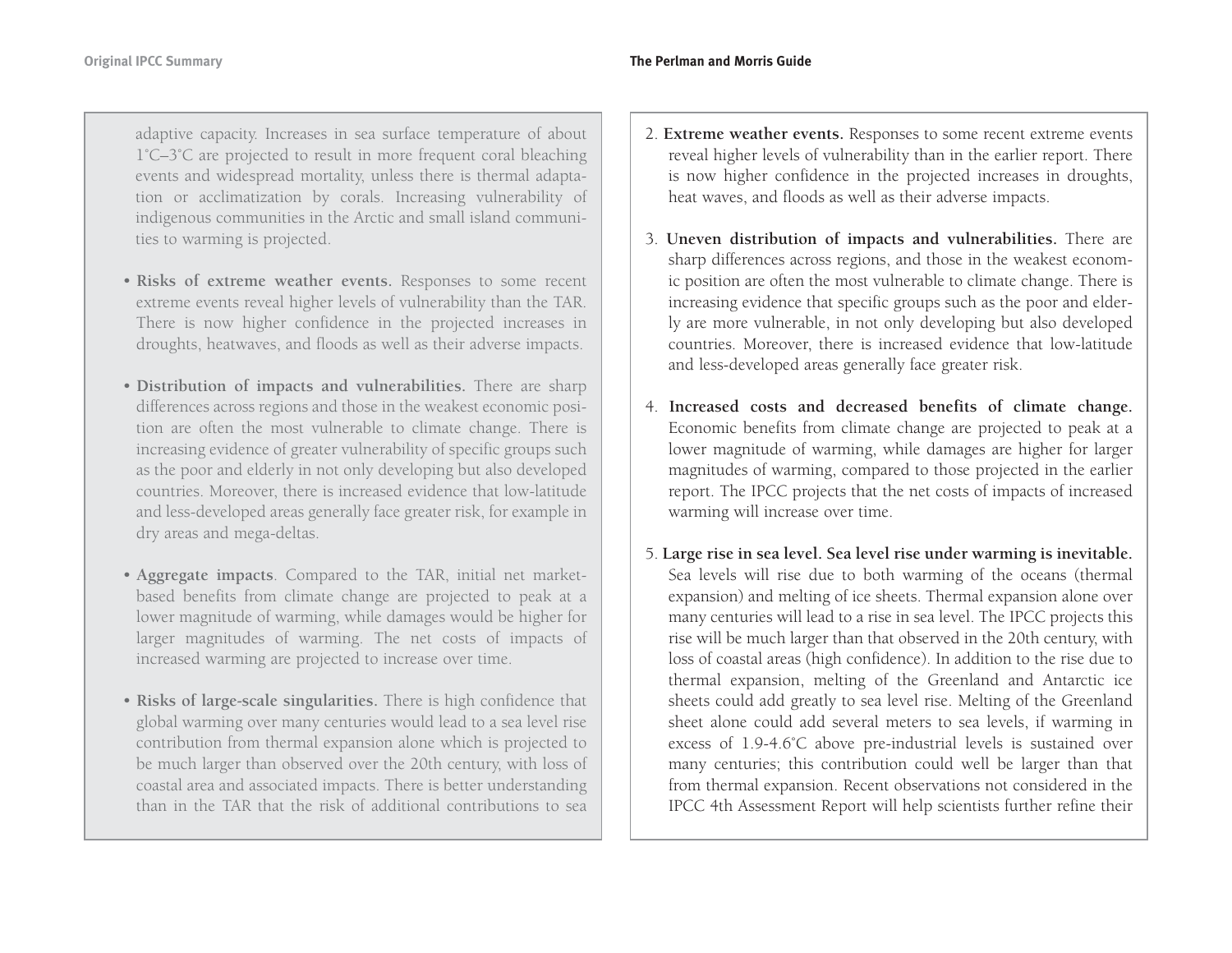level rise from both the Greenland and possibly Antarctic ice sheets may be larger than projected by ice sheet models and could occur on century time scales. This is because ice dynamical processes seen in recent observations but not fully included in ice sheet models assessed in AR4 could increase the rate of ice loss.

- 5.11 Sea level rise under warming is inevitable. Thermal expansion would continue for many centuries after GHG concentrations have stabilised, for any of the stabilisation levels assessed, causing an eventual sea level rise much larger than projected for the 21st century. The eventual contributions from Greenland ice sheet loss could be several metres, and larger than from thermal expansion, should warming in excess of 1.9˚C–4.6˚C above pre-industrial be sustained over many centuries. The long time scales of thermal expansion and ice sheet response to warming imply that stabilisation of GHG concentrations at or above present levels would not stabilise sea level for many centuries. {5.3, 5.4}
- **5.03 The five "reasons for concern" identified in the TAR remain aviable framework to consider key vulnerabilities. These "reasons" are assessed here to be stronger than in the TAR. Many risks are identified with higher confidence. Some risks are projected to be larger or to occur at lower increases in temperature. Understanding about the relationship between impacts (the basis for "reasons for concern" in the TAR) and vulnerability (that includes the ability to adapt to impacts) has improved. {5.2}**
- 5.04 This is due to more precise identification of the circumstances that make systems, sectors and regions especially vulnerable, and growing evidence of the risks of very large impacts on multiple century time scales. {5.2}

models of how the ice sheets will react to warming. Due to the long time scales of thermal expansion and ice sheet melting, sea levels will continue to rise for many centuries after greenhouse gas concentrations stabilize, resulting in sea levels much higher than those projected for the 21st century. (5.05, 5.11)

Many of these risks are identified with higher confidence than in the earlier report. The IPCC projects some risks to be larger or to occur at lower increases in temperature. In addition, there is growing evidence that very large impacts may occur on the scale of multiple centuries. (5.03, 5.04)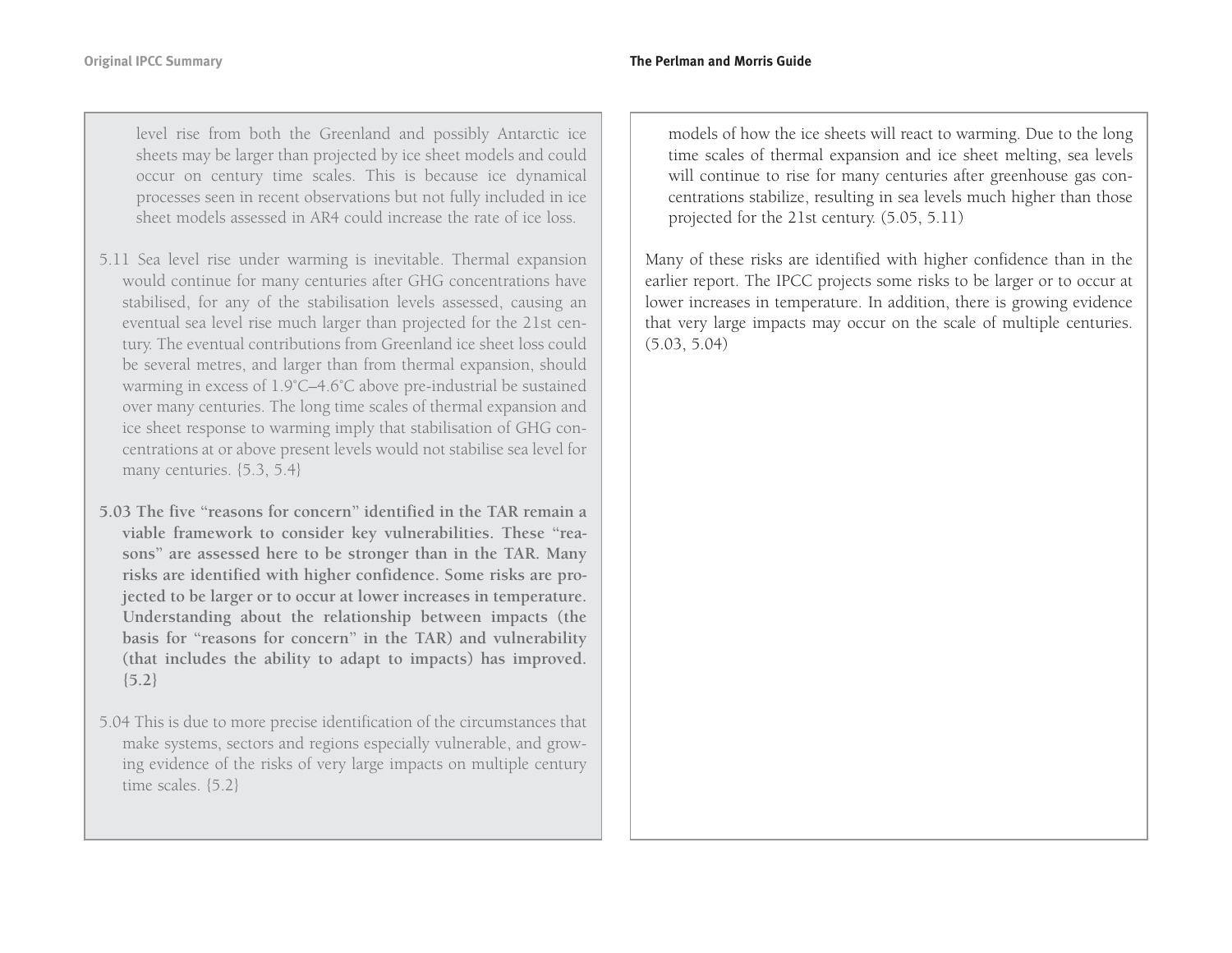- 5.06 There is *high confidence* that neither adaptation nor mitigation alone can avoid all climate change impacts; however, they can complement each other and together can significantly reduce the risks of climate change.{5.3}
- **5.17 Responding to climate change involves an iterative risk management process that includes both adaptation and mitigation and takes into account climate change damages, co-benefits, sustainability, equity, and attitudes to risk. {5.1}**
- 5.07 Adaptation is necessary in the short and longer term to address impacts resulting from the warming that would occur even for the lowest stabilisation scenarios assessed. There are barriers, limits and costs, but these are not fully understood. Unmitigated climate change would, in the long term, be *likely* to exceed the capacity of natural, managed and human systems to adapt. The time at which such limits could be reached will vary between sectors and regions. Early mitigation actions would avoid further locking in carbon intensive infrastructure and reduce climate change and associated adaptation needs. {5.2, 5.3}
- **5.08 Many impacts can be reduced, delayed or avoided by mitigation. Mitigation efforts and investments over the next two to three decades will have a large impact on opportunities to achieve lower stabilisation levels. Delayed emission reductions significantly constrain the opportunities to achieve lower stabilisation levels and increase the risk of more severe climate change impacts. {5.3, 5.4, 5.7}**

➢ *Adaptation (adjusting our environment to avoid climate impacts) and mitigation (such as decreasing our output of greenhouse gases) are both necessary to reduce adverse impacts of climate change.*

Neither adaptation nor mitigation alone can avoid all climate change impacts; instead, they complement each other and together can significantly reduce the risks of climate change. (5.06, 5.17)

Adaptation is necessary in the short and long term to address impacts resulting from global warming that would occur in even the most positive scenarios. Without mitigation, human and natural ecosystems will probably not be able to adapt to climate change, although different systems will experience critical impacts at different times in the coming years. Early mitigation would (1) reduce climate change, (2) help us avoid costly adaptation measures, and (3) prevent us from building carbon-intensive infrastructure, such as coal-based power plants. (5.07)

Many impacts can be reduced, delayed or avoided by mitigation. Effective mitigation actions over the next two to three decades would give us the opportunity to achieve lower stabilization levels of greenhouse gases and temperature. In contrast, delaying emission reductions will make it more difficult to achieve low stabilization levels and willincrease the risk of more severe climate change impacts. (5.08)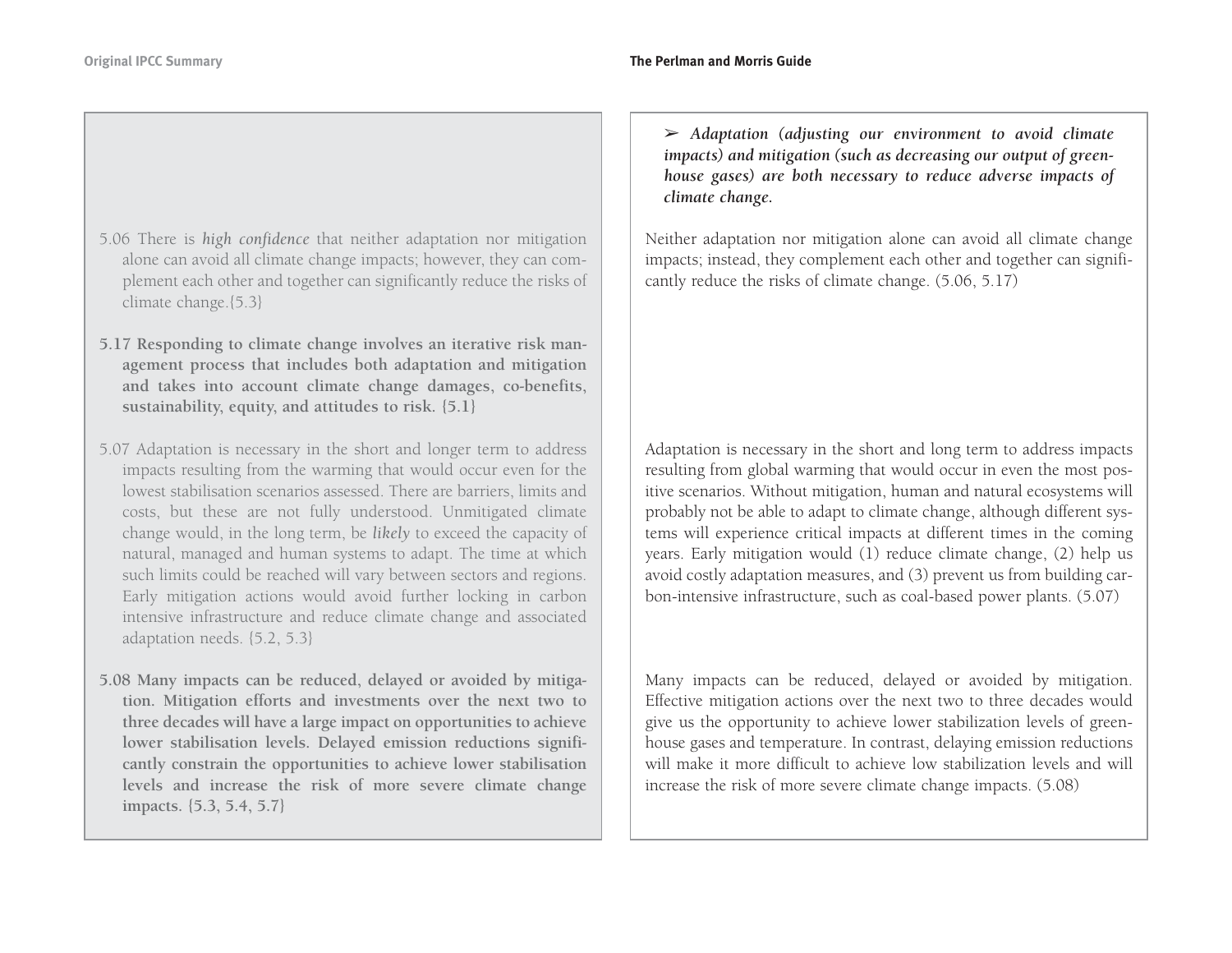- 5.13 All assessed stabilisation scenarios indicate that 60-80% of the reductions would come from energy supply and use, and industrial processes, with energy efficiency playing a key role in many scenarios. Including non-CO<sub>2</sub> and CO<sub>2</sub> land-use and forestry mitigation options provides greater flexibility and cost-effectiveness. Low stabilisation levels require early investments and substantially more rapid diffusion and commercialisation of advanced low-emissions technologies.
- 5.14 Without substantial investment flows and effective technology transfer, it may be difficult to achieve emission reduction at a significant scale. Mobilizing financing of incremental costs of low-carbon technologies is important.{5.5}
- 5.12 T here is *high agreement* an d *much evidence* that all stabilisatio n levels assessed can be achieved b y deplo y ment of a p ortfolio of techn olo gies that are either currently available or ex pected to be co mmercialised in coming decades, assuming appropriate and effective incentives are in place for their develo p ment, acq uisitio n, deplo yment and diffusion and addressing related barriers. {5.5}

5.13 All assessed stabilisation scenarios indicate that 60-80% of the reductions would come from energy supply and use, and industrial processes, with energy efficiency playing a key role in many scenarios. Including non-CO<sub>2</sub> and CO<sub>2</sub> land-use and forestry mitigation options provides greater flexibility and cost-effectiveness. Low stabilisation levels require early investments and substantially more rapid diffusion and commercialisation of advanced low-emissions technologies.

In order for mitigation to be effective, advanced low-emissions technologies must be rapidly commercialized and diffused. Without substantial investment flows and effective technology transfer, it may be difficult to achieve emission reduction at a significant scale. (5.13, 5.14)

### ➢ *It will probably be possible to stabilize greenhouse gas concentrations in the atmosphere using technologies that are currently or will soon be available.*

The IPCC believes that it will be possible to stabilize greenhouse gas concentrations in the atmosphere using technologies that are currently available or expected to be commercialized in the coming decades (high agreement and much evidence). However, in order for these technologies to be effective in mitigating emissions, incentives must be in place and barriers to their use must be removed. (5.12)

All stabilization scenarios indicate that 60-80% of the reductions wouldcome from changes in energy supply and use, with energy efficiency playing a key role in many scenarios. Including land-use and forestry mitigation options provides greater flexibility and cost-effectiveness. (5.13)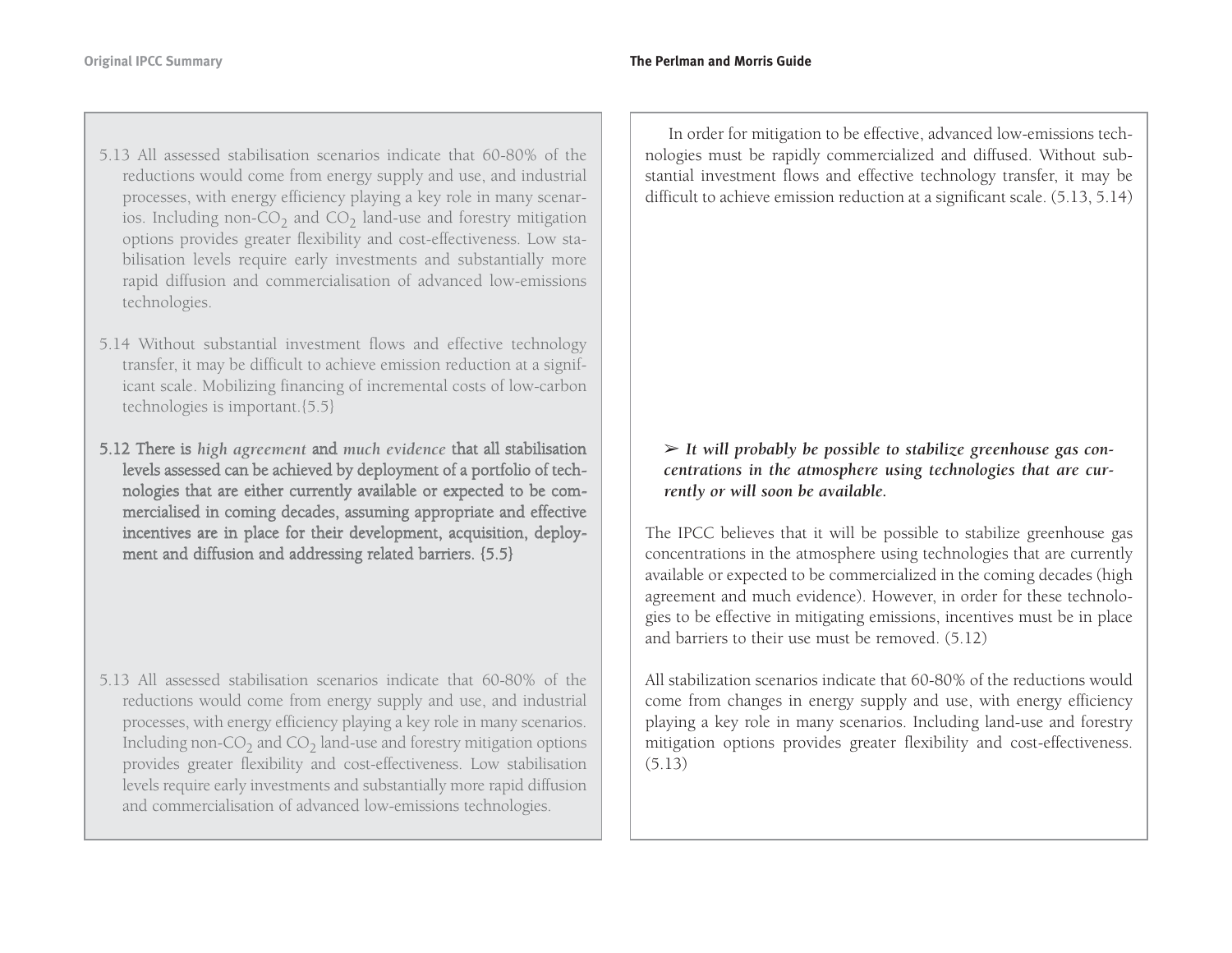- **5.15 The macro-economic costs of mitigation generally rise with the stringency of the stabilisation target (Table SPM.7). For specific countries and sectors, costs vary considerably from the <sup>g</sup>lobal average.<sup>22</sup> {5.6}**
- 5.16 In 2050, global average macro-economic costs for mitigation towards stabilisation between 710 and 445ppm  $CO<sub>2</sub>$ eq are between a 1% gain and 5.5% decrease of global GDP (Table SPM.7). This corresponds to slowing average annual global GDP growth by less than 0.12 percentage points. {5.6}
- 5.18 Impacts of climate change are *very likely* to impose net annual costs which will increase over time as global temperatures increase. Peer-reviewed estimates of the social cost of carbon<sup>23</sup> in 2005 average US\$12 per tonne of  $CO<sub>2</sub>$ , but the range from 100 estimates is large (-\$3 to \$95/tCO<sub>2</sub>). This is due in large part to differences in assumptions regarding climate sensitivity, response lags, the treatment of risk and equity, economic and noneconomic impacts, the inclusion of potentially catastrophic losses, and discount rates. Aggregate estimates of costs mask significant differences in impacts across sectors, regions and populations and *very likely* underestimate damage costs because they cannot include many non-quantifiable impacts. {5.7}
- 5.19 Limited and early analytical results from integrated analyses of the costs and benefits of mitigation indicate that they are broadly comparable in magnitude, but do not as yet permit an unambiguous determination of an emissions pathway or stabilisation level where benefits exceed costs. {5.7}

➢ *We need to carefully evaluate both 1) the up-front economic costs of mitigation and 2) the non-economic and economic costs of the impacts of climate change.*

Not surprisingly, the estimated economic costs of mitigation are inversely proportional to the greenhouse gas stabilization targets; that is, expected mitigation costs are highest for the lowest greenhouse gas stabilization targets. (5.15)

In 2050, the total global cost of stabilizing greenhouse gas concentrations between 445 and 710 ppm carbon dioxide equivalents ranges from a 5.5% decrease in global GDP to a 1% increase. (In 2005 the carbon dioxide equivalent was 375 ppm.) Even the most stringent mitigation efforts correspond to slowing average annual global GDP growth by less than 0.12 percentage points. (5.16)

The costs of climate change impacts are very likely to increase over time as global temperatures increase. In addition, certain sectors, regions and populations will suffer especially heavy impacts and costs. Because economic models are not able to quantify all impacts, these models very likely underestimate damage costs. (5.18)

Current analyses indicate that the costs and benefits of mitigation are similar, although these results are still tentative. These analyses do not yet permit clear determination of an emissions pathway or stabilization level where benefits exceed costs. (5.19)